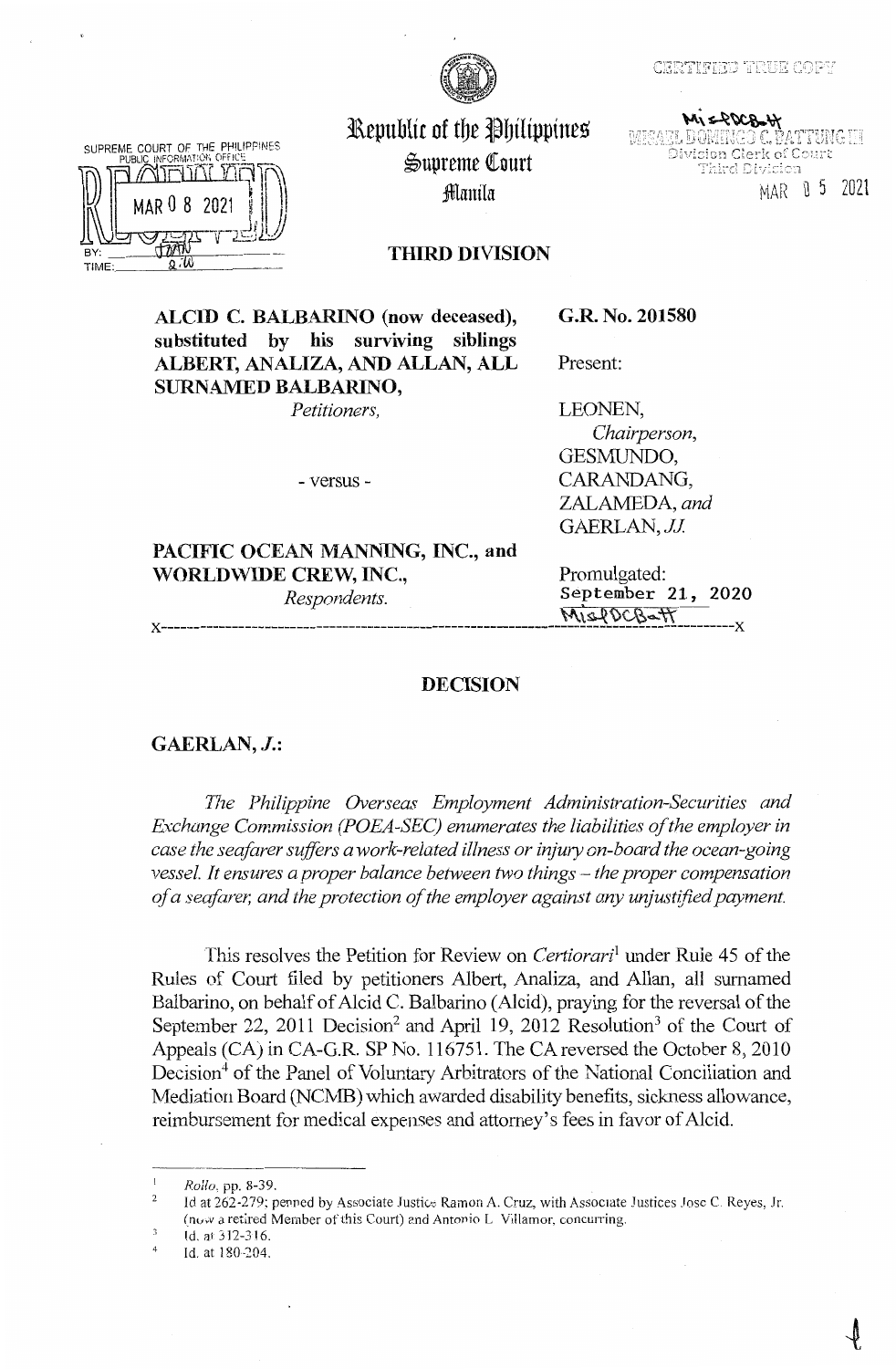### **The Antecedents**

On August 26, 2008, Alcid was re-hired by respondent Worldwide Crew, Inc. (Worldwide), through its local manning agent co-respondent Pacific Ocean Manning<sup>5</sup> as an able seaman on board the vessel M/V Coral Nettuno, a chemical/ gas tanker. This was Alcid's fifth contract with respondents.

Under the terms of Alcid's POEA-approved Contract of Employment, the duration of his tenn shall last for nine months, with a monthly salary of US\$563.00.<sup>6</sup> His employment contract had an overriding Collective Bargaining Agreement (CBA) between Associated Marine Officers' and Seamen's Union of the Philippines (AMOSUP) and Worldwide.7

On October **1,** 2008, Alcid was declared fit to work by the companydesignated physician<sup>8</sup> and was deployed on-board the M/V Corral Nettuno.

On January 11, 2009, Alcid noticed a mass on his right thigh and soft swelling of about 7 cm in diameter and *2* cm thick on the right side ofhis forehead. He was referred to the surgical emergency ward of *AZ* Klina hospital. The physicians suggested the removal of the tumor, which was postponed due to the imminent departure of the vessel. $9 \cdot$ 

On February 2, 2009, a team of doctors in Belguim removed Alcid's tumor. He likewise underwent a CT scan which showed a clear bone defect of the skull. Imaging suggested a primary tumor or a metastasis of a remote tumor.<sup>10</sup> Further examinations showed multiple lung metastases, and swelling on his leg, which was suspected to be the primary tumor.<sup>11</sup>

After a combined examination of the biopsies on the forehead tumor and the mass in the leg, Alcid was diagnosed to be suffering from alveolar soft part sarcoma. He underwent further treatments and examinations on various dates in March 2009.<sup>12</sup>

On April 14, 2009, Alcid was repatriated and admitted at St. Luke's Hospital. He underwent various laboratory examinations including a CT scan on

 $\frac{5}{6}$  Id. at 321.

Id. at 11-12.

 $\frac{7}{8}$  Id. at 263.

 $\frac{8}{9}$  Id. at 12.

<sup>9</sup> Id. at 13-14.<br>
<sup>10</sup> Id. at 14.<br>
<sup>11</sup> Id. at 322.<br>
<sup>12</sup> Id. at 184.18

<sup>12</sup> Id. at 184-185.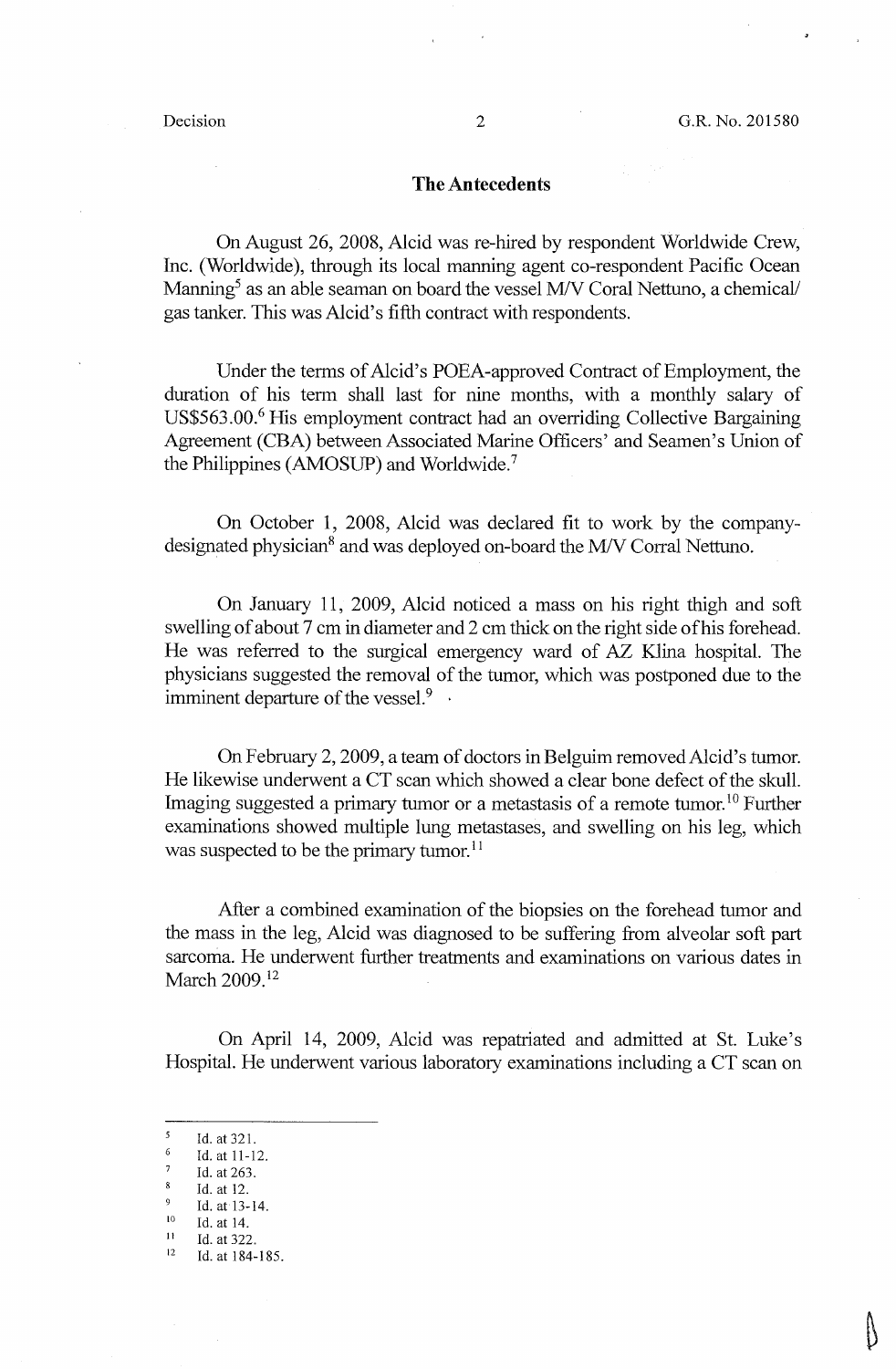$\int$ 

his whole chest and abdomen, as well as a bone scan.<sup>13</sup> The test results showed multiple pulmonary nodules as well a bone metastasis to his skull. <sup>14</sup>

On April 27, 2009, Dr. Natalio G. Alegre II (Dr. Alegre), companydesignated physician, issued a Medical Report confirming that the biopsied mass onAlcid's right thigh showed soft tissue alveolar sarcoma. Dr. Alegre expounded that soft tissue alveolar sarcoma is "a highly vascular tumor that is muscular in origin. It represents less than 1% of soft tissue sarcomas of adults, and more frequently affect[s] females  $x \times x$ . Metastases or spread are frequent occurring mainly in the lungs, bones and brain." 15 The cause of said illness is "genetic with translocation ofx-genes in the 02 phase. It is a chromosomal abnormality and is therefore not work related."<sup>16</sup>

Respondents provided Alcid medical attention until May 11, 2009. Unfortunatelv. Alcid never recovered from his illness.  $17$ 

On June 4, 2009, Alcid consulted an independent oncologist Dr. Jhade Lotus Peneyra (Dr. Peneyra). In her Medical Certificate, Dr. Peneyra confirmed that Alcid was suffering from alveolar soft part sarcoma with brain, lung and bone metastases. She related medical studies revealing that exposure to chemicals such as ethylene oxide have lead to a possible risk of developing malignant tumors in the breast, pancreas, stomach and hematolymphoid organs,  $18$  and that for Alcid, "there is limited evidence in humans for the carcinogenecity of ethylene oxide."<sup>19</sup>

Likewise, on September 17, 2009, Alcid consulted with Internist and Cardiologist Dr. Efren R. Vicaldo (Dr. Vicaldo), who diagnosed the former as suffering from alveolar soft part sarcoma with distant metastasis. Dr. Vicaldo gave a disability rating of Grade I (120%).<sup>20</sup> He declared Alcid unfit to resume work as a seaman in any capacity and regarded his work as aggravated/related to the disease.<sup>21</sup> He further noted that having this rare malignancy significantly shortens Alcid's life expectancy, who is no longer expected to land a gainful employment.<sup>22</sup>

On the basis thereof, Alcid sought the payment of disability benefits, sickness allowance and reimbursement of his medical expenses. However, respondents rejected his claims.

\_,  $13$  Id. at 14. Id.  $15$  Id. at 263.<br>  $16$  Id. at 264.  $\begin{array}{c} 17 \\ 18 \end{array}$ Id. at 8.  $^{18}$  Id. at 87.  $Id$  $\frac{20}{21}$  id. at 88. *22*  Id. at 89. ld.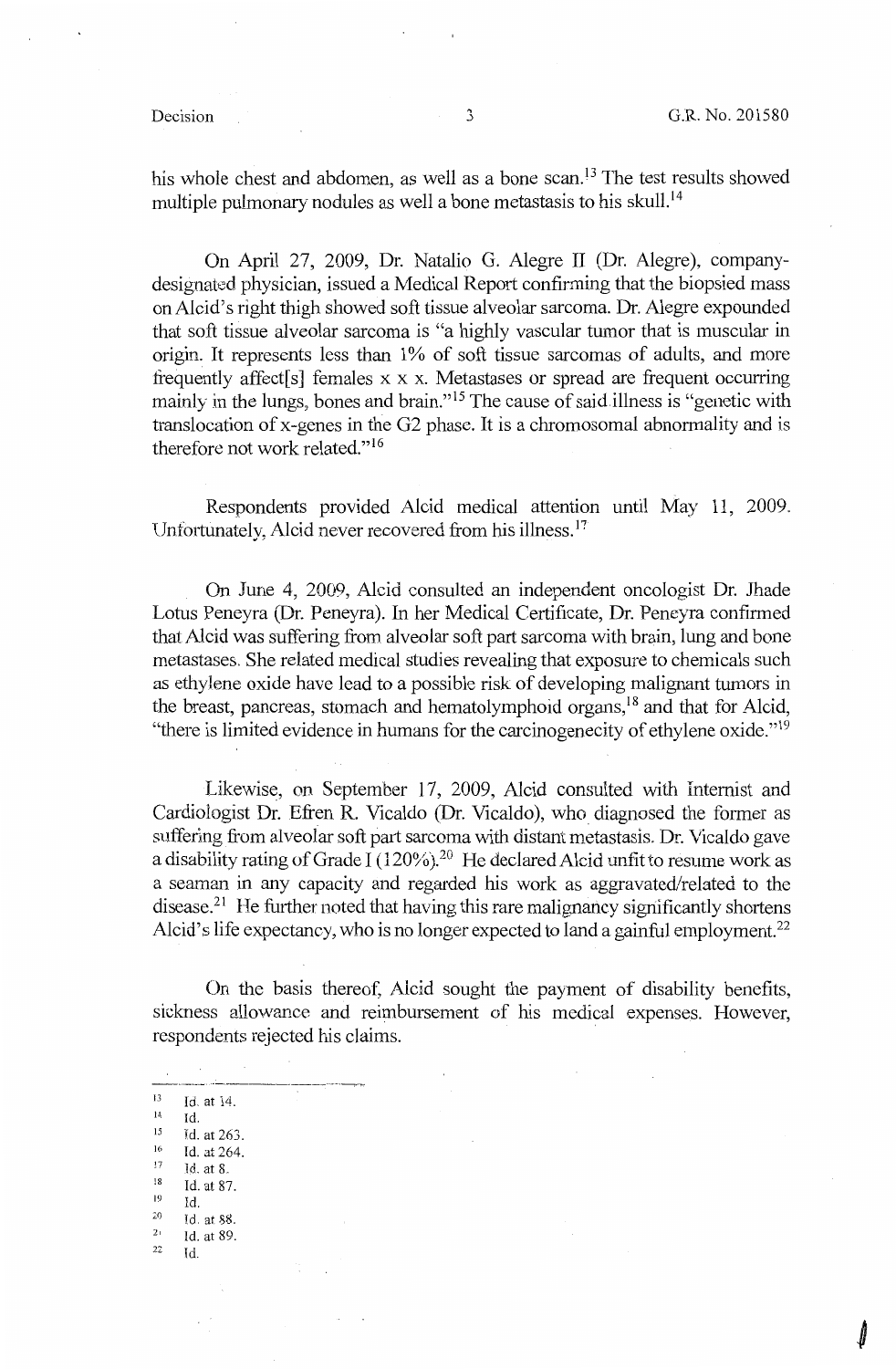On June 15, 2009, Alcid initiated a grievance before the AMOSUP pursuant to the terms of the CBA. However, the parties failed to reach an amicable settlement during the mandatory conferences.<sup>23</sup>

Subsequently, Alcid filed a Notice to Arbitrate before the NCMB. On October 26, 2009, the parties executed a Submission Agreement.

Unfortunately, on October 3, 2010, Alcid succumbed to his illness.<sup>24</sup>

# **Ruling of the NCMB**

In a Decision<sup>25</sup> dated October 8, 2010, the NCMB awarded Alcid disability benefit under the CBA, sickness allowance, and reimbursement for medical expenses, with attorney's fees.

The NCMB held that sarcoma is disputably presumed to be work-related.<sup>26</sup> InAlcid's work as an able seaman, he was constantly exposed to various injurious and harmful chemicals. His work was strenuous and he had to contend with the harsh environment at the sea. The NCMB excused Alcid from the obligation of proving direct causation between his working conditions and his illness, acknowledging that the exact origin of sarcoma is unknown and that under the present state of science, the evidence to prove causation is "unavailable and impossible to comply with."<sup>27</sup> Hence, Alcid's "obligation to present such an impossible evidence must therefore, be deemed void."<sup>28</sup> This notwithstanding, Alcid is entitled to compensation on account of the provisions on social justice.<sup>29</sup>

The NCMB further noted that Alcid's condition constitutes a total and permanent disability. He was unable to work for more than 120 days and his disability went beyond  $240 \text{ days}$ .<sup>30</sup> Accordingly, the NCMB awarded permanent disability benefits under the CBA, <sup>31</sup> and sickness allowance equivalent to US\$2,252.00 (120 days or four months of Alcid's basic monthly salary of US\$563.00).<sup>32</sup> The NCMB further ordered the reimbursement of  $P255,733.87$ , which represents the additional medical expenses Alcid incurred.<sup>33</sup>

<sup>23</sup> Id. at 266.<br><sup>24</sup> Id. at 8.<br><sup>25</sup> Id. at 180.

- 
- $\frac{26}{27}$  Id. at 196.<br>  $\frac{27}{28}$  Id. at 202.
- Id.
- 29 Id.
- $30$  Id. at 200
- $\frac{31}{32}$  Id. at 199-200.
- $rac{32}{33}$  Id. at 202.
- 

 $\frac{25}{26}$  Id. at 180-204.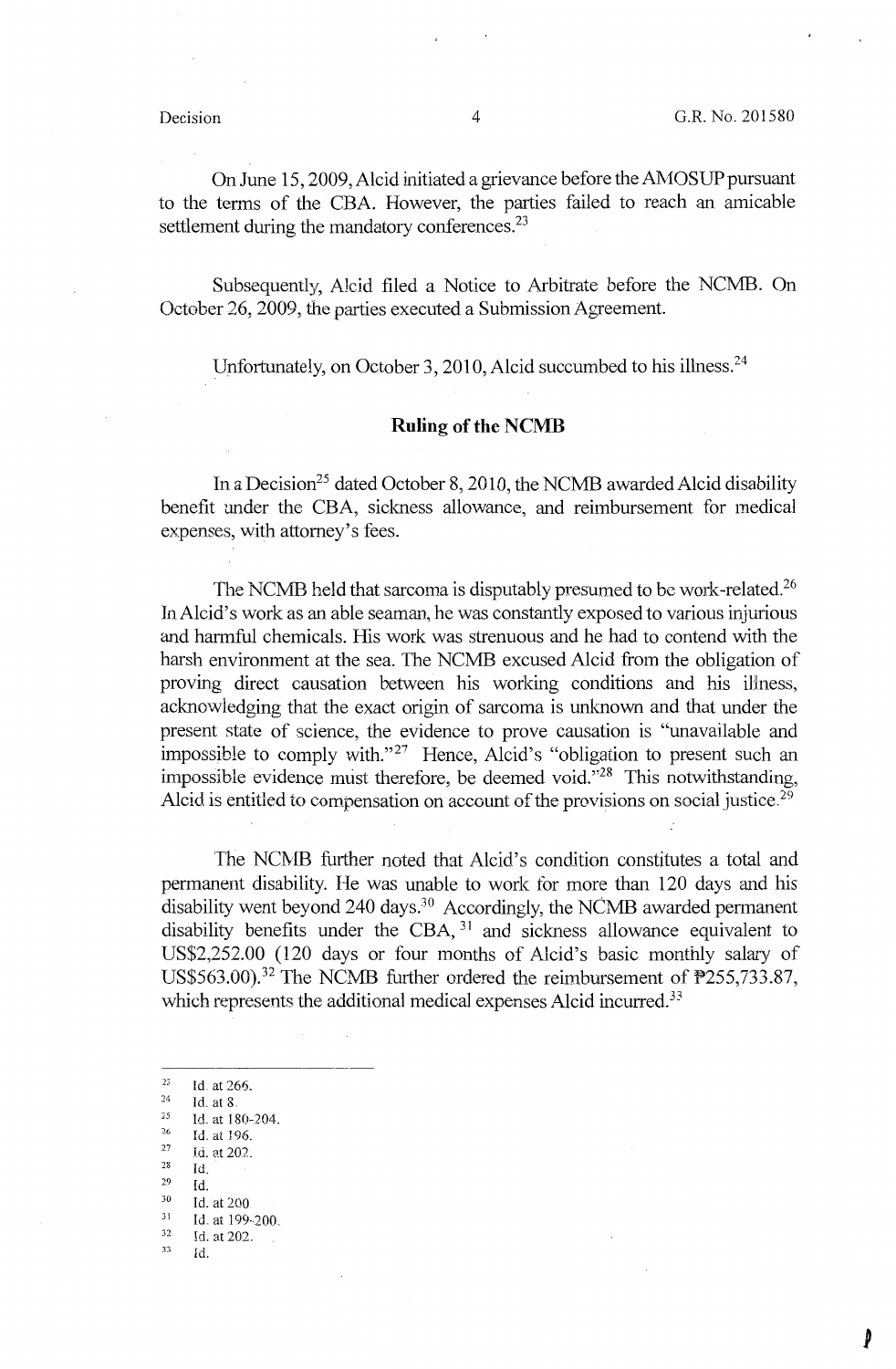Finally, the NCMB awarded attorney's fees equivalent to 10% of the total monetary award considering that Alcid was compelled to hire the services of counsel to protect his rights and interests. 34

The dispositive portion of the NCMB ruling reads:

**WHEREFORE,** premises considered, a decision is hereby rendered, **ORDERING** herein respondents Pacific Ocean Manning, Inc., and/or Worldwide Crew, In., to jointly and solidarily pay complainant Alcid C. Balbarino, the amount of EIGHTY-NINE THOUSAND ONE HUNDRED U.S. DOLLARS (US\$89,100.00), as disability benefits; TWO THOUSAND TWO HUNDRED FIFTY-TWO US DOLLARS (US\$2,252.00) as sickness allowance; and PhP 255,733.87 (divided by forty-three [PhP 43.00 per US Dollar] or FIVE THOUSAND NINE HUNDRED FORTY-SEVEN and 29/100 U.S. DOLLARS (US\$5,947.2993) as reimbursement for medical expenses; or a sub-total amount ofUSD\$97,299.2993, plus ten percent (10%) thereof as attorney's fees, or in the total amount of ONE HUNDRED SEVEN THOUSAND TWENTY-NINE and 23/100 U.S. DOLLARS (US\$107,029.23), or its Peso equivalent converted at the prevailing rate of exchange at the time of actual payment.

All other claims of the complainant are hereby **DISMISSED** for lack of merit.

Likewise, respondents' counter-claims for damages and attorney's fees are **DENIED** for utter lack of merit.

**SO ORDERED.<sup>35</sup>**(Emphasis in the original)

Aggrieved, respondents filed a Petition for Review under Rule 43 of the Rules of Court with the CA.

## **Ruling of the CA**

On September 22, 2011, the CA rendered the assailed Decision<sup>36</sup> reversing the NCMB's judgment. The CA held that Alcid's illness is not work-related, $37$  thus, he is not entitled to disability benefits under the POEA-SEC or the CBA, sickness allowance and reimbursement of medical expenses.38 Alveolar soft part sarcoma is not included among the occupational diseases.in the POEA-SEC, Although it is disputably presumed to be work-related, Alcid failed to prove through substantial evidence that his condition was caused by, or aggravated by the nature of his work as an able seaman.<sup>39</sup>

<sup>34</sup>  Id. at 202-203.

<sup>35</sup>  Id. at 204.

<sup>36</sup>  Id. at 262-279; penned by Associate Justice Ramon A. Cruz, with Associate Justices Jose C. Reyes, Jr. (now a retired Member of this-Court) and Antonio L. Villamor, concurring.

<sup>37</sup>  Id. at 270.

<sup>38</sup>  Id. at 278 .

<sup>39</sup> Id. at 271.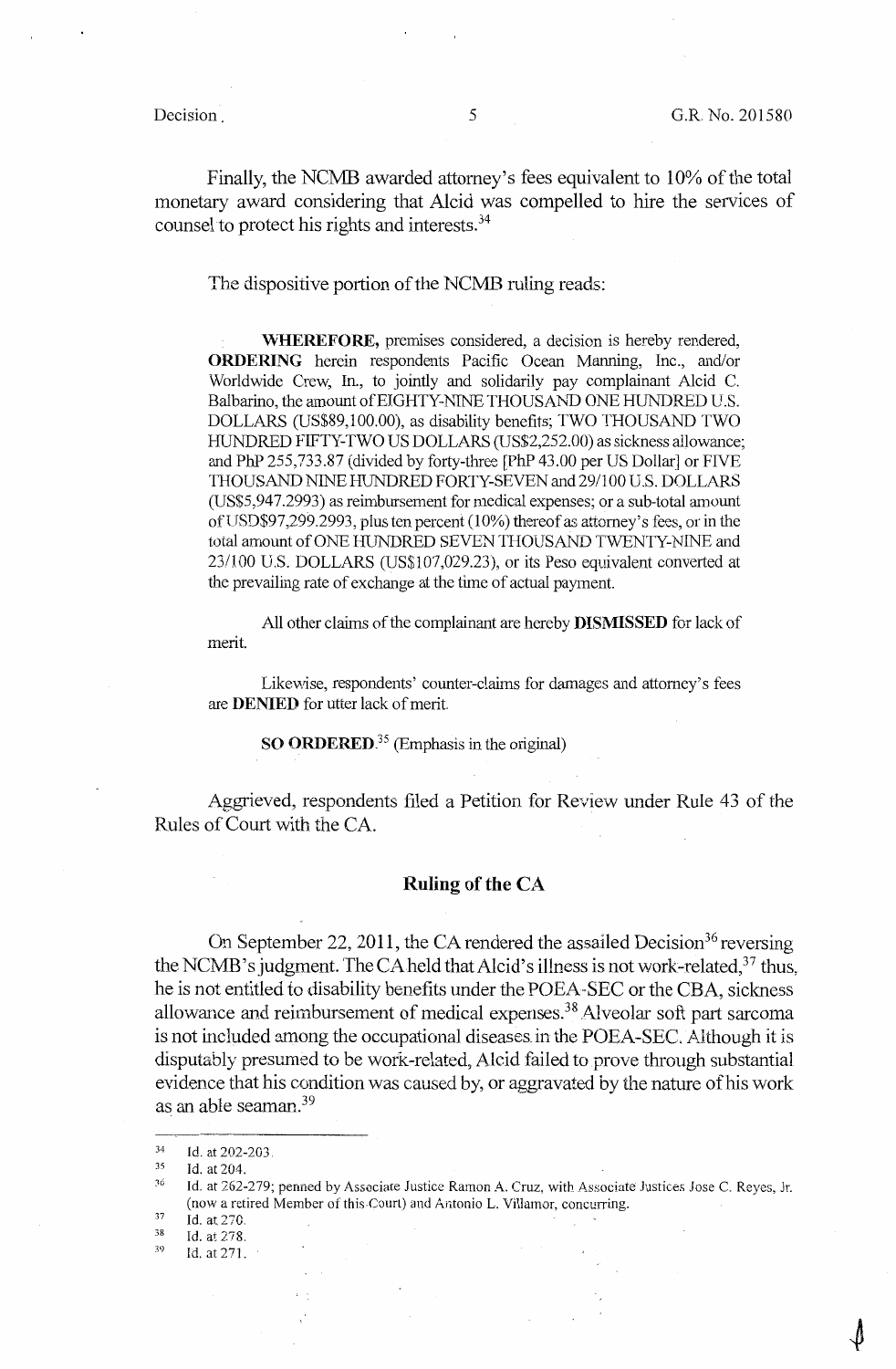Δ

In contrast, the company-designated physician confirmed that Alcid's condition is genetic and therefore, could not have been work-related.<sup>40</sup> This medical assessment effectively rebuts the disputable presumption. Under Section 20(B)(3) of the POEA-SEC and Articles 26.2 and *26A* of the CBA, the disability rating shall be determined by the company-designated physician. <sup>41</sup> If the physician appointed by the seafarer disagrees with the findings of the companydesignated physician, then the opinion of a third doctor shall serve as the final decision between them.<sup>42</sup> Alcid failed to comply with said procedure. Accordingly, the findings of the company-designated physician are entitled to more weight.<sup>43</sup> Added thereto, Alcid's chosen physicians merely conducted a cursory physical examination on him, whereas, the company-designated physician evaluated and closely monitored his condition over a period of time.<sup>44</sup>

Moreover, the CA opined that the NCMB erred in awarding disability benefits under Section 26.1 of the CBA. To be entitled thereto, the injury or illness must have been caused by an accident, which is not applicable to Alcid's case.<sup>45</sup>

Finally, Alcid is not entitled to attorney's fees since the respondents did not act with bad faith in denying his claim for disability compensation and benefits.<sup>46</sup>

The decretal portion of the CA ruling states:

**WHEREFORE,** premises considered, the appeal under consideration is **GRANTED** and the assailed Decision dated October 8, 2010 of the Office of the Panel of Voluntary Arbitrators of the NCMB is hereby **REVERSED and SET ASIDE.** 

**SO ORDERED.<sup>47</sup>** (Emphasis in the original)

Undeterred, petitioners filed the instant Petition for Review on *Certiorari<sup>48</sup>* under Rule 45 of the Rules of Court.

### **Issue**

The pivotal issue raised in the instant case is whether or not Alcid is entitled to (i) disability benefits under the CBA or the POEA-SEC; (ii) sickness allowance;

 $\begin{array}{cc}\n 40 & \text{Id.} \\
 41 & \text{Id.}\n \end{array}$ 

- $\frac{43}{44}$  Id.
- $\begin{array}{cc} 44 & \text{Id.} \\ 45 & \text{Id.} \end{array}$
- $^{45}$  Id. at 277.
- $^{46}$  Id. at 278.
- $^{47}$  Id. at 279.<br> $^{48}$  Id. at 8-39.

 $41$  Id. at 272.<br> $42$  Id. at 273.

 $43$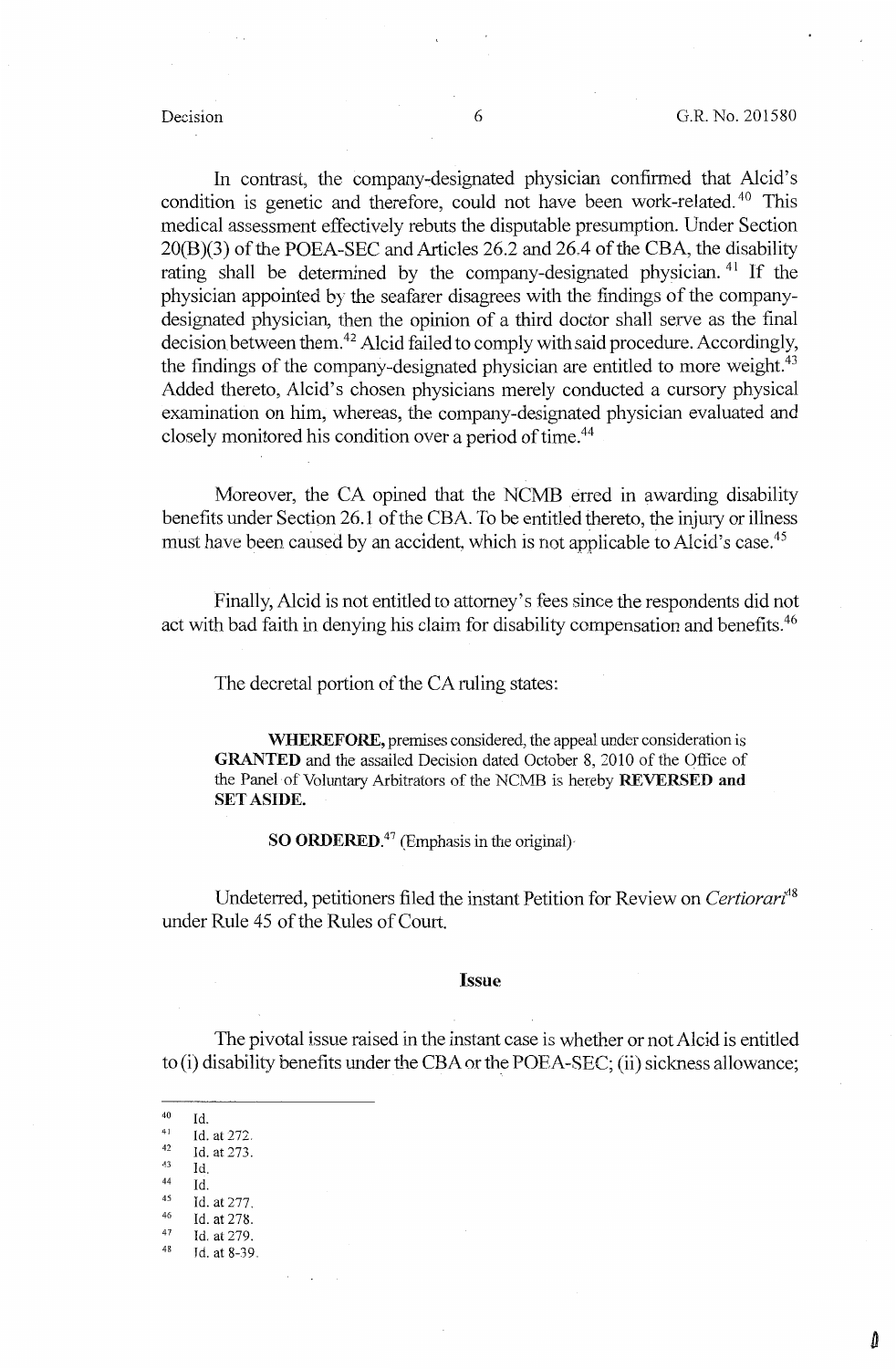(iii) reimbursement of medical expenses; and (iv) attorney's fees.

Petitioners maintain that Alcid is entitled to disability benefits under the CBA, sickness allowance and reimbursement of his medical expenses. During his employment, he was exposed to carcinogens such as benzene, hydrocarbons, chemicals, crude oil, gasoline, lubricants and other harmful cleaning solutions. He likewise suffered from extreme weather conditions involving intense heat and freezing cold. His long period of exposure, which spanned over five tenns, contributed to the development or aggravation of his illness.<sup>49</sup>

Moreover, petitioners claim that the CA erred in giving more credence to the findings of the company-designated physician, who is not an expert in the field of cancer.<sup>50</sup> On the other hand, Alcid's chosen physician, Dr. Peneyra, is an oncologist. In her Medical Abstract,. she cited studies which showed that employees exposed to certain gases and chemicals developed sarcomas.<sup>51</sup>

Furthennore, petitioners aver that Alcid should not have been faulted for the failure to obtain the opinion a third doctor. He manifested his willingness to submit himself for examination by a third doctor,  $52$  which the respondents ignored.<sup>53</sup>

Alternatively, petitioners urge that if the CBA provision on disability does not apply, Alcid is at least entitled to full disability benefits under the POEA-SEC in the amount of US\$60,000.00.<sup>54</sup> After his repatriation, he was no longer able to work due to his illness. In fact, he even died because of it.<sup>55</sup> The inability of the seafarer to perform his customary work for more than 120 days constitutes total and permanent disability. 56

Finally, Alcid is entitled to attorney's fees, as he was compelled to litigate to defend his rights and interests.<sup>57</sup>

On the other hand, the respondents counter that Alcid's illness is not workrelated. First, it is not included in the list of occupational diseases under the POEA-SEC.<sup>58</sup> Second, Alcid failed to prove a causal connection between his

- 
- $\begin{array}{cc}\n 50 & \text{Id. at 23.} \\
 51 & \text{Id. at 24.} \\
 52 & \text{Id. at 33.} \\
 53 & \text{Id}\n \end{array}$
- $Id.$
- $^{54}$  Id. at 35.
- $^{55}$  **Id.**<br> $^{56}$  **Id.**
- s6 Id.
- $1d.$  at  $37-38$ .
- 'Id. at 320.

 $^{49}$  Id. at 27.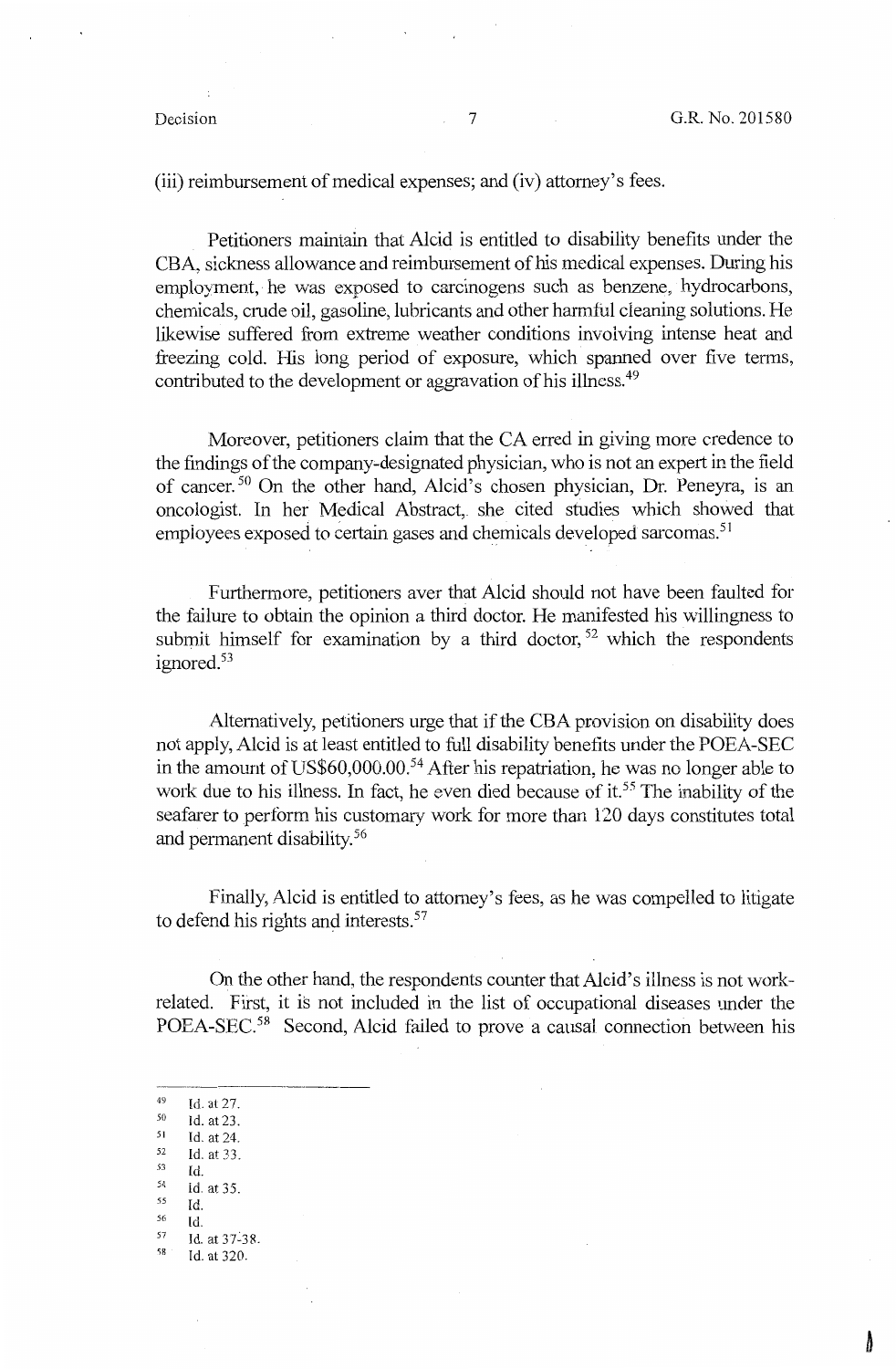work and his illness.<sup>59</sup> The NCMB erred in excusing Alcid from the obligation of proving causation.<sup>60</sup> Third, the company-designated physician confirmed that Alcid's disease was caused by a genetic chromosomal abnormality.<sup>61</sup> Although contradicted by Alcid's doctors, their opinions are unworthy of credence as they did not conduct an exiensive examination on Alcid.

Respondents aver that Alcid is not entitled to the maximum disability benefit under the CBA, which only covers permanent disabilities resulting from accidents.62 Neither is he entitled to the full sickness allowance of US\$2,252.00, as he had already been paid US\$1,388.73.63 At best, respondents may only be held liable for US\$863.27.<sup>64</sup>

Respondents clarify that their obligation to provide medical care and treatment accrues only insofar as Alcid suffered from a work-related illness. Likewise, said obligation lasts until the company-designated physician has assessed the level of disability or has confirmed the absence of a work-relation.<sup>65</sup> Hence, their duty to provide medical treatment ceased as soon as the illness was declared to have no causal connection with the nature of his job.<sup>66</sup> Moreover, under the CBA, the respondents' obligation for medical care and treatment lasts for 130 days after initial hospitalization. Respondents shouldered Alcid's medical costs from January 11, 2009 until May 11, 2009.<sup>67</sup>

Finally, respondents claim that they are not liable for attorney's fees considering that their denial of Alcid's claim was valid and made in good faith.<sup>68</sup>

# **Ruling of the Court**

## *The petition is impressed with merit.*

# *Parameters of Judicial Review Under Rule 45 and the Exceptions Thereto*

It must be noted at the outset that Alcid's entitlement to compensation is a factual issue. As a general rule, factual matters are not the proper subject of an

 $\begin{bmatrix} 59 & \text{Id. at } 329. \\ 60 & \text{Id. at } 332. \end{bmatrix}$ 

 $\begin{array}{cc} 61 & \text{Id. at } 330. \\ 62 & \text{Id. at } 336. \end{array}$ 

 $\begin{bmatrix} 62 & \text{Id. at } 336. \\ 63 & \text{Id. at } 337. \\ 64 & \text{Id. at } 338. \end{bmatrix}$ 

 $^{64}$  Id. at 338-339.<br>  $^{65}$  Id. at 339.

 $\begin{array}{cc}\n 66 \\
 67 \\
 \hline\n 68 \\
 74\n \end{array}$  at 340.

Id.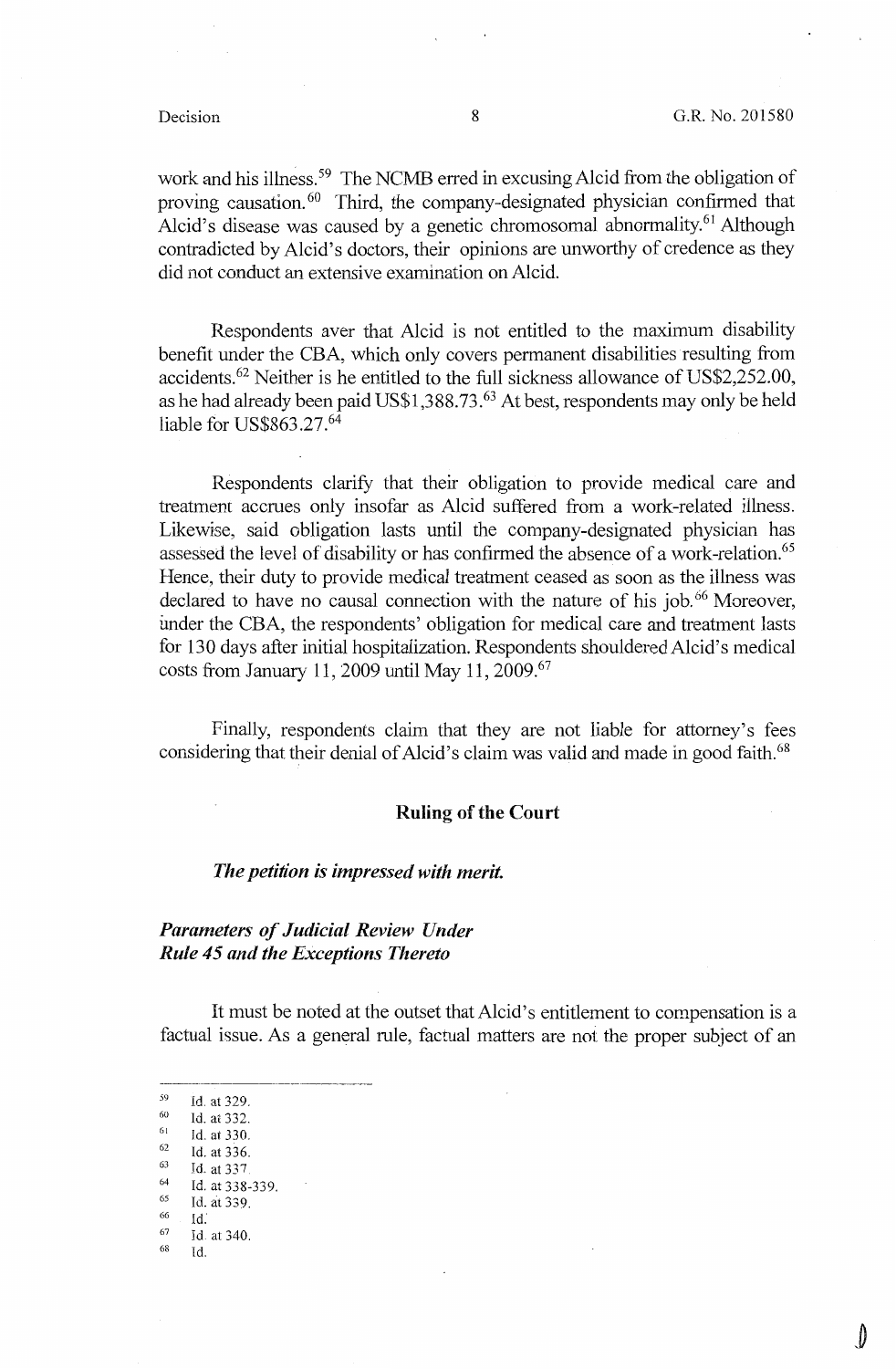V

appeal by *certiorari,* 69 as it is not this Court's function to analyze or weigh the evidence which has been considered in the proceedings below.<sup>70</sup>

Nevertheless, a review of the factual findings is justified under the following circumstances:

(i) when the findings are grounded entirely on speculations, surmises or conjectures; (ii) when the inference made is manifestly mistaken, absurd or impossible; (iii) when there is grave abuse of discretion; (iv) when the judgment is based on a misapprehension of facts; (v) when the findings of fact are conflicting; (vi) when in making its findings[,] the Court of Appeals went beyond the issues of the case, or its findings are contrary to the admissions of both the appellant and the appellee; (vii) when the findings are contrary to that of the trial court; (viii) when the findings are conclusions without citation of specific evidence on which they are based; (ix) when the facts set forth in the petition[,] as well as in the petitioner's main and reply briefs[,] are not disputed by the respondent;' (x) when the findings of fact are premised on the supposed absence of evidence and contradicted by the evidence on record; [ or] (xi) when the Court of Appeals manifestly overlooked certain relevant facts not disputed by the parties, which, if properly considered, would justify a different conclusion.<sup>71</sup>

The exceptions similarly apply in petitions for review filed before this Court involving labor cases, among others. 72

The conflicting findings between the NCMB and the CA warrant a reevaluation of the facts in the instant case.

# *Rules regarding compensation for work-related illnesses*

Remarkably, the POEA-SEC was designed primarily for the protection and benefit of Filipino seafarers in the pursuit of their employment on board oceangoing vessels. To carry out its beneficent terms, the provisions must be construed and applied fairly, reasonably and liberally in favor of seafarers.<sup>73</sup>

Under Section 20-B of the 2000 POEA-SEC, the employer assumes the following liabilities in case the seafarer suffers a work-related illness or injury during the term of his contract:

<sup>69</sup>  *Miro v. V da. De Erederos, et al.,* 721 Phil. 772, 784 (2013).

<sup>70</sup>  Id. at 785.

<sup>71</sup>  *De Leon v. Maun/ad Trans Inc., et al.,* 805 Phil. 531, 538-539 (2017).

<sup>72</sup>  *Pascual v. Burgos, et al.,* 776 Phil. 167 (2016).

<sup>73</sup>  *Magsaysay Maritime Services, et al. v. Laurel,* 707 Phil. 210,230 (2013), citing *Philippine Transmarine Carriers, Inc. v. NLRC,* 405 Phil. 487,495 (2001), citing *Wallem Maritime Services, Inc. v. NLRC,* 376 Phil. 738,749 (1999).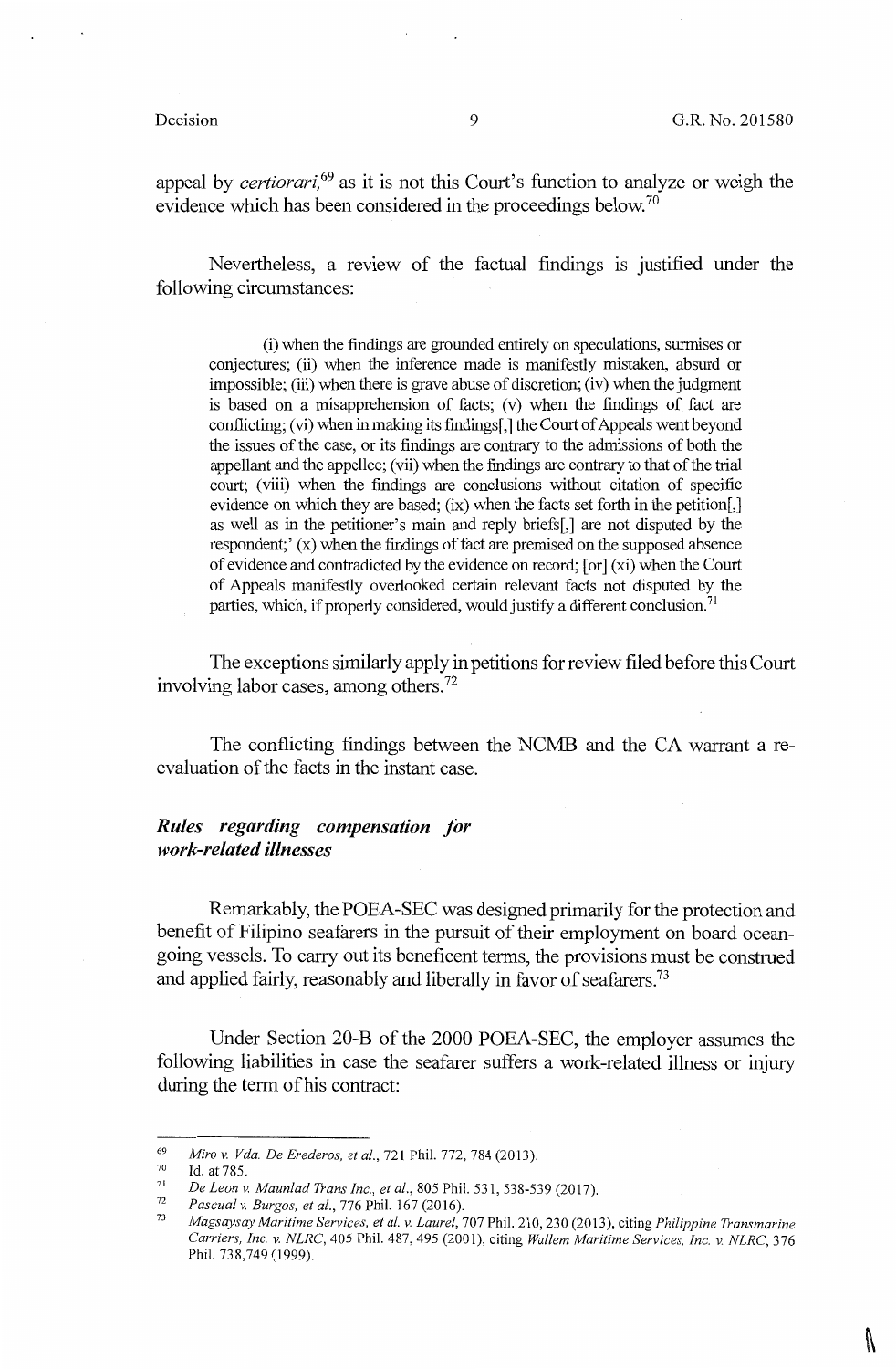### **SECTION 20. COMPENSATION AND BENEFITS**

xxxx

### B. COMPENSATION AND BENEFITS FOR fNJURY OR ILLNESS

The liabilities of the employer when the seafarer suffers work-related injury or illness during the term of his contract areas follows:

1. The employer shall continue to pay the seafarer his wages during the time he is on board the vessel;

2. If the injury or illness requires medical and/or dental treatment in a foreign port, the employer shall be liable for the full cost of such medical, serious dental, surgical and hospital treatment as well as board and lodging until the seafarer is declared fit to work or to be repatriated. **However,** if **after repatriation, the seafarer still requires medical attention arising from said injury or illness, he shall be so provided at cost to the employer until such time he** is **declared fit or the degree of his- disability has been established by the company-designated physician.** 

3. Upon sign-off from the vessel for medical treatment, the seafarer is entitled to **sickness allowance equivalent to his basic wage until he is declared fit to work or the degree of permanent disability has been assessed by the company-designated physician but in no case shall this period exceed one hundred twenty (120) days.** 

For this purpose, the seafarer shall submit himself to a post-employment medical examination by a company-designated physician within three working days upon his return except when he is physically incapacitated to do so, in which case, a written notice to the agency within the same period is deemed as compliance. Failure of the seafarer to comply with the mandatory reporting requirement shall result in his forfeiture of the right to claim the above benefits.

If a doctor appointed by the seafarer disagrees with the assessment, a third doctor may be agreed jointly between the employer and the seafarer. The third doctor's decision shall be final and binding on both parties.

## **4. Those illnesses not listed in Section 32 of this Contract are disputably presumed as work related.**

5. Upon sign-off of the seafarer from the vessel for medical treatment, the employer shall bear the full cost of repatriation in the event the seafarer is declared (1) fit for repatriation; or (2) fit to work but the employer is unable to find employment for the seatarer on board his former vessel or another vessel of the employer despite earnest efforts.

**6. In case of permanent total or partial disability of the seafarer caused by either injury or illness the seafarer shall be compensated** in **accordance with the schedule of benefits enumerated in Section 32 of his Contract.** Computation of his benefits arising from an illness or disease shall be governed by the rates and the rules of compensation applicable at the time the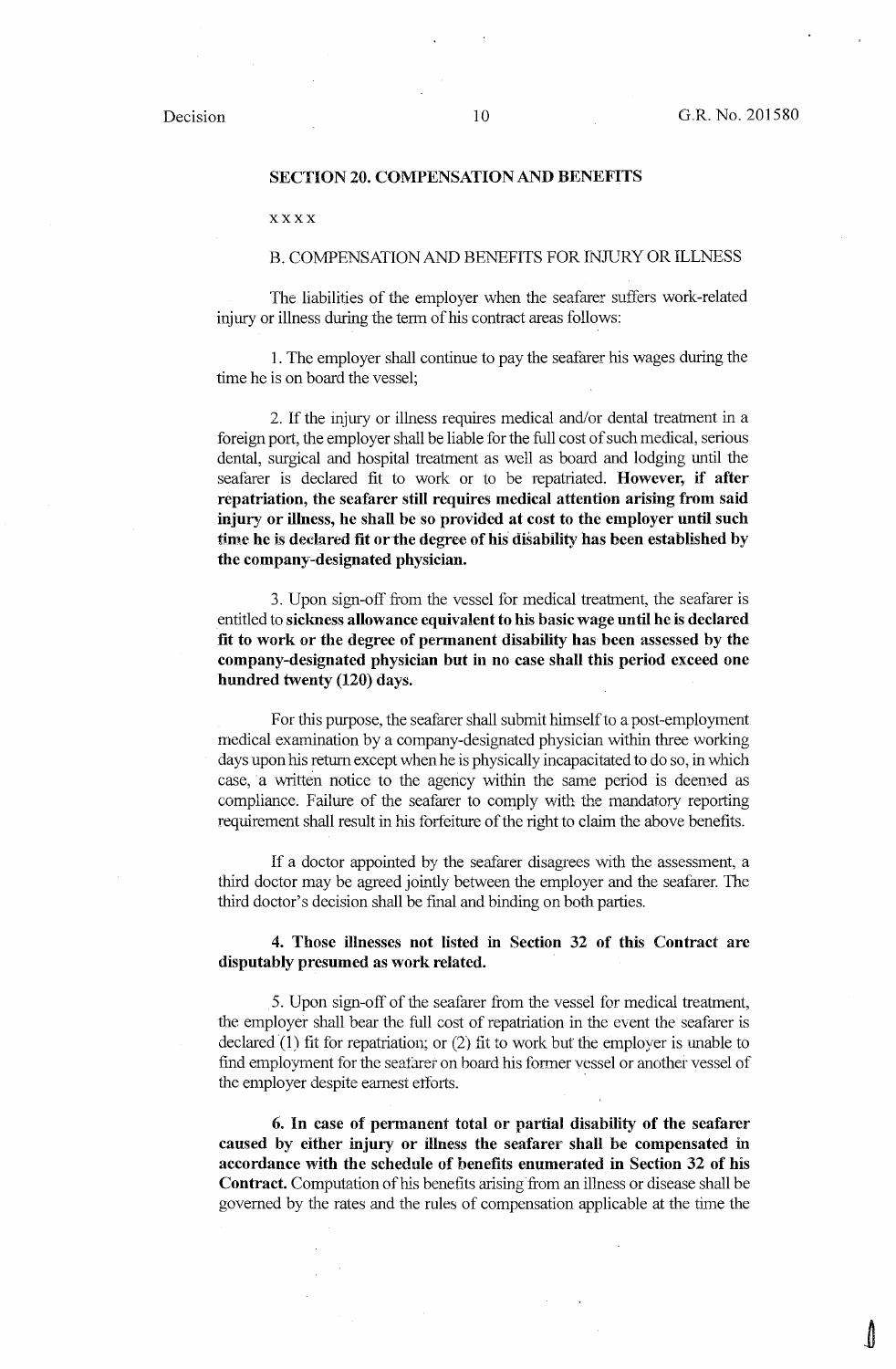# illness or disease was contracted.<sup>74</sup> (Emphasis supplied)

Based on the foregoing, should the seafarer suffer a work-related illness during his employment, the employer shall be liable to provide medical attention and treatment, grant a sickness allowance equivalent to the seafarer's basic wage, and award a disability benefit in case of permanent total or partial disability. The grant of these benefits is premised on the seafarer's compliance with the requisites provided under the POEA-SEC, coupled with proof that the illness is in fact workrelated.

Notably, the POEA-SEC defines a work-related illness as "any sickness resulting to disability or death as a result of an occupational disease listed under Section 32-A of this Contract with the conditions set therein satisfied."<sup>75</sup> Relatedly, Section 20(B)(4) fills in the lacuna, adding that any illness which is not listed in Section 32 is disputably presumed to be work-related. For the presumption to apply, it must be shown that: (i) the illness is work-related; and (ii) the work-related illness existed during the term of the seafarer's employment contract. <sup>76</sup>

In *Skipper United Pactfic, Inc. and/or Ikarian Moon Shipping, Co., Ltd. v. Estelito S. Lagne*<sup>77</sup> this Court clarified that despite the disputable presumption, the seafarer must still prove a causal link between his working conditions and his illness. In doing so, reasonable proof or a probability that his work caused, or at least increased the risk of contracting his illness shall suffice:

For illnesses not mentioned under Section 32, the POEA-SEC creates a disputable presumption in favor of the seafarer that these illnesses are workrelated. However, notwithstanding the presumption, We have held that on due process grounds, the claimant-seafarer must still prove by substantial evidence that his work conditions caused or, at least, increased the risk of contracting the disease. This is because awards of compensation cannot rest entirely on bare assertions and presumptions. In order to establish compensability of a nonoccupational disease, reasonable proof of work-connection is sufficient - direct causal relation is not required. Thus, probability, not the ultimate degree of certainty, is the test of proof in compensation proceedings.<sup>78</sup> (Citations omitted)

A similar ruling was rendered in *Heirs of the Late Manolo N Licuanan, represented by his wife Virginia S. Licuanan v. Singa Ship Management, Inc., et al.,* <sup>79</sup>where it was elaborated that "[i]t is not required that the employment be the

77 Id.

<sup>74</sup>  *The Late Alberto Javier, et al. v. Philippine Transmarine Carriers, Inc., et al., 738 Phil. 374, 385-386* (2014).

<sup>75</sup>  *Skipper United Pacific, Inc. and/or Ikarian Moon Shipping,* Co., *Ltd v. Estelito* S. *Lagne,* G.R. No. 217036, August 20, 2018, citing *De Leon v. Maun/ad Trans., Inc.,* supra note 71 at 539-540.

<sup>76</sup>  Id., citing *Leonis Navigation* Co., *Inc., et al. v. Obrero, et al.,* 802 Phil. 341, 347 (2016); citing *Tagle v. Anglo-Eastern Crew Management, Phils., Inc., et al.,* 738 Phil. 871, 888 (2014).

<sup>78</sup>  Id.

<sup>79</sup>  G.R. No. 238261-G.R. No. 238567, June 26, 2019.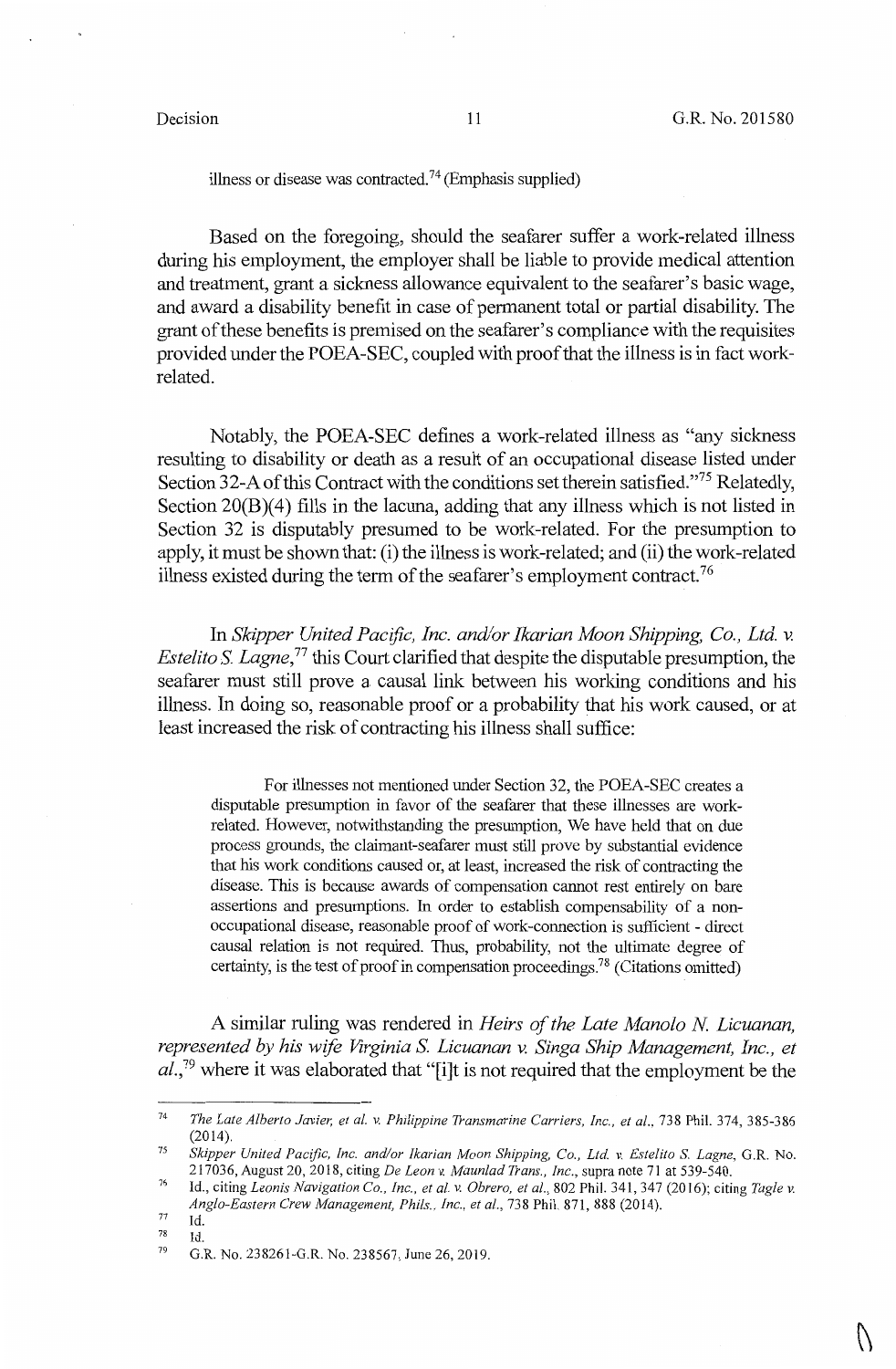sole factor in the growth, development or acceleration of the illness to entitle the claimant to the benefits incident thereto. It is enough that the employment had contributed, even in a small measure, to the development of the disease."<sup>80</sup>

Moreover, in *Grieg Philippines, Inc., et al. v. Gonzales;* <sup>81</sup>*and Lorna* B. *Diano v. ND Shipping Agency and Allied Services, Inc., Carribean Town and Barge (Pan Ama) Ltd.*,<sup>82</sup> it was stressed that the seafarer only needs to show a reasonable linkage between his work and the contracted illness that would lead a rational mind to conclude that his occupation contributed to, or aggravated his disease.<sup>83</sup>

In other cases, this Court likewise noted additional factors that prove a causal link between the employment and the illness of the seafarer. In *Skipper United*, <sup>84</sup> the development and the progression of the seafarer's disease during the employment contract were regarded as additional proof of causation. <sup>85</sup> Furthermore, *inAldrine* B. *Ilustricimo v. NYK-FILShip Management, Inc., et al.;<sup>86</sup>* and *Jebsen Maritime Inc., Van Oard Shipmanagement B. V and/or Estanislao Santiago v. Timoteo Gavina*, <sup>87</sup> the seafarer's length of service in the same vessel was viewed as a contributing element that exacerbated the seafarer's condition.

Additionally, stress, fatigue, and the harsh conditions at sea were considered as contributing factors that aggravated the seafarer's ailment. As held in *De Leon v. Maunlad Trans, Inc., et al.*:<sup>88</sup>

Working on any vessel, whether it be a cruise ship or not, can still expose any employee to harsh conditions. In this case, aside from the usual conditions experienced by seafarers, such as the harsh conditions of the sea, long hours of work, stress brought about by being away from their families, petitioner, a team head waiter, also performed the duties of a 'fire watch' and assigned to welding works, all of which contributed to petitioner's stress, fatigue and extreme exhaustion. To presume, therefore, that employees of a cruise ship do not experience the usual perils encountered by those working on a different vessel is utterly wrong.<sup>89</sup>

In *Canuel, et al. v. Magsaysay Maritime Corporation, et al.,90 the* Court acknowledged that the seafarer's exposure to the harsh sea weather, chemical

<sup>80</sup> Id., citing *De Jesus v. NLRC*, 557 Phil. 260, 266 (2007).<br>
81 814 Phil. 965 (2017).<br>
82 G.R. No. 231096, August 15, 2018.<br>
83 *Grieg Philippines, Inc., et al. v. Gonzales*, supra at 966.<br>
85 *M* 

<sup>85</sup> Id. 6.R. No. 237487, June 27, 2018.<br>
87 G.R. No. 199052, June 26, 2019.<br>
88 Supra note 71.<br>
89 Id. at 542.<br>
90 745 Phil. 252 (2014).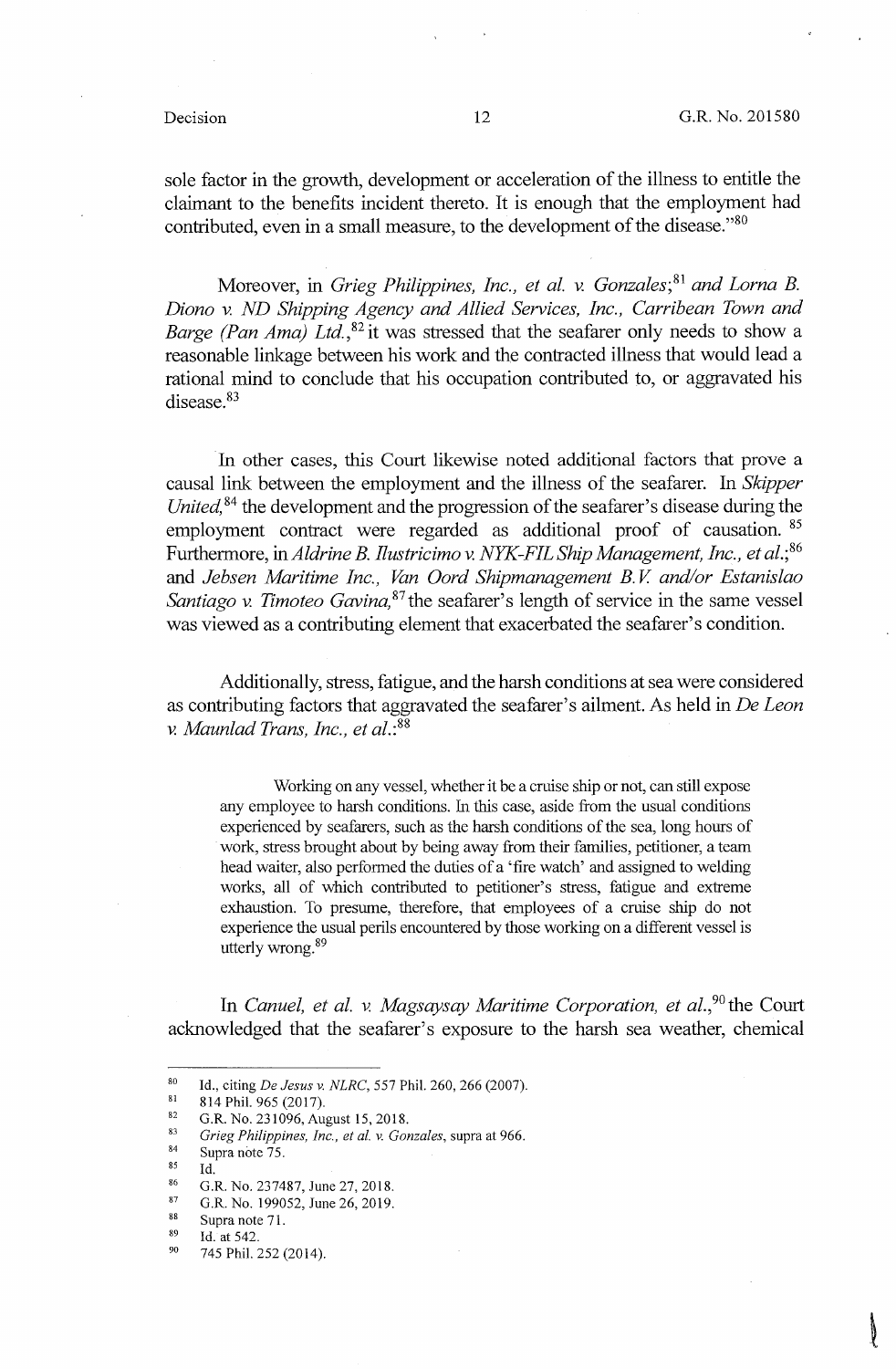irritants, and dust on board contributed to his cancer.<sup>91</sup>

It bears noting that in *David* v. *OSG Shipmanagement Manila, Inc., et al.,<sup>92</sup>* a case that is similar to the one at hand, this Court awarded disability benefits in favor of the seafarer who proved that his functions as a third officer aggravated his sarcoma:

David showed that part of his duties as a Third Officer of the crude tanker M/T Raphael involved 'overseeing the loading, stowage, securing and unloading of cargoes.' As a necessary corollary, David was frequently exposed to the crude oil that MIT Raphael was carrying. The chemical components of crude oil include, among others, sulphur, vanadium and arsenic compounds. Hydrogen sulphide and carbon monoxide may also be encountered, while benzene is a naturally occurring chemical in crude oil. It **has been regarded that these hazardous chemicals can possibly contribute to the formation of cancerous masses.** 

In this case, David was diagnosed with MFH (now known as undifferentiated pleomorphic sarcoma [UPS]), which is a class of soft-tissue sarcoma or an illness that account for approximately 1 % of the known malignant tumors. As stated by Dr. Pefia of the MMC, who was consulted by the companydesignated physician, the etiology of soft tissue sarcomas are multifactorial. However, some factors are associated with a higher risk. These factors include exposure to chemical carcinogens like some of the chemical components of crude oil. **Clearly, David has provided more than a reasonable nexus between the nature of his job and the disease that manifested itself on the sixth month of his last contract with respondents.** It **is not necessary that the nature of the employment be the sole and only reason for the illness suffered by the seafarer.** It is **sufficient that there** is **a reasonable linkage between the disease suffered by the employee and his work to lead a rational mind to conclude that his work may have contributed to the establishment or, at the very least, aggravation of any pre-existing condition he might have had.** 

This reasonable connection has not been convincingly refuted by respondents. On the contrary, respondents do not deny the functions performed by David on board M/T Raphael or the cargo transported by the tanker in which he was assigned. At best, respondents have cited contrary researches suggesting that the chemicals in crude oil do not induce the kind of disease contracted by David-a soft tissue sarcoma, which can supposedly occur to anybody regardless of the nature of their employment.93 (Citations omitted and emphasis supplied)

It is all too apparent therefore, that although the POEA-SEC provides a disputable presumption of work-relatedness, the seafarer must still establish a reasonable nexus between his employment and illness. At the very least, he must prove through substantial evidence that there exists a probability that his working

<sup>91</sup>  Id. at  $272$ .

<sup>92</sup>  695 Phil. 906 (2012).

<sup>93</sup>  Id. at917-919.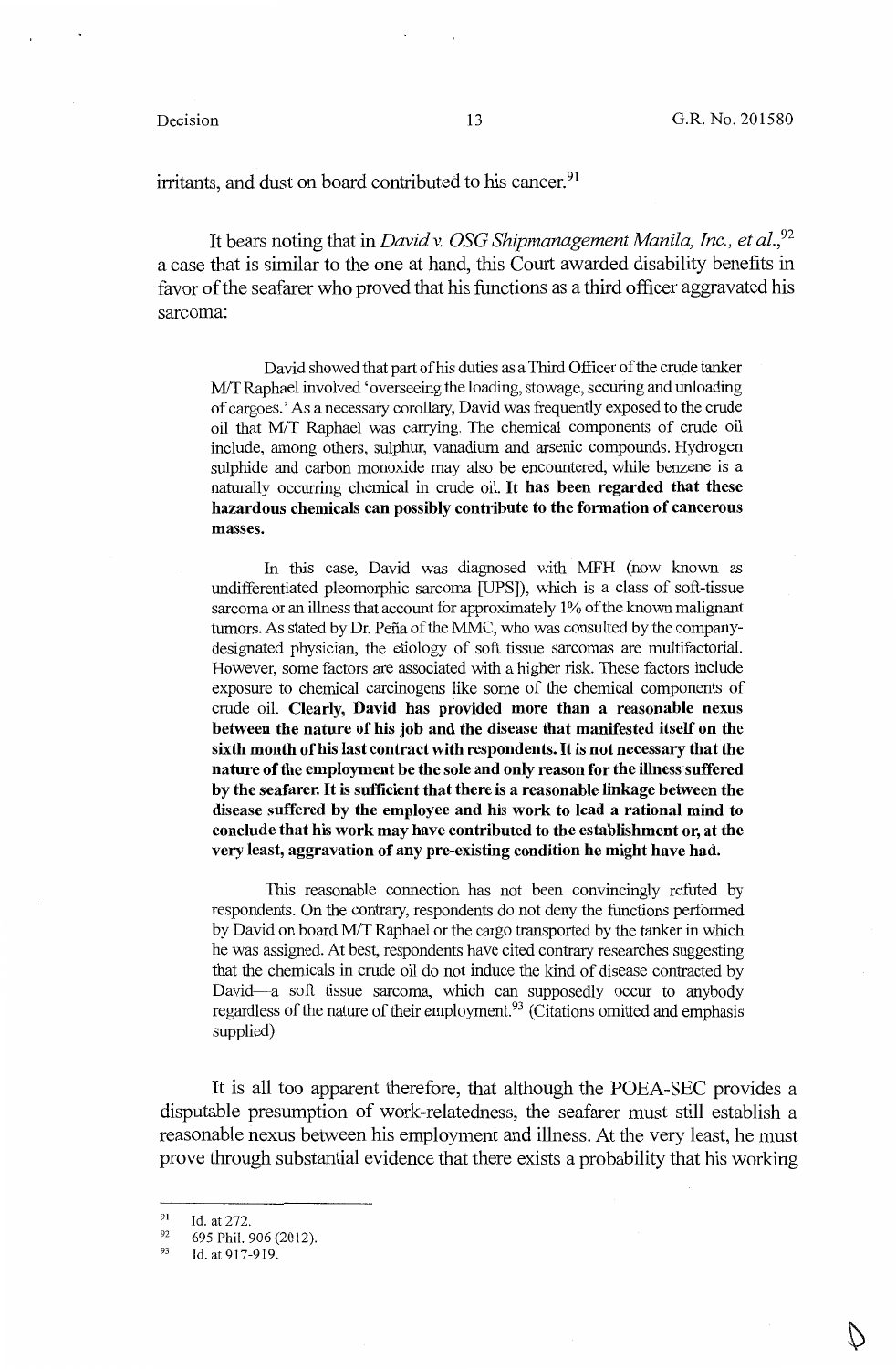conditions caused or aggravated his illness. Of course, the employer shall not sit idly while the seafarer endeavors to prove causation. Rather, the employer must overcome the disputable presumption of work-relatedness. Failing therein, the seafarer's illness will be deemed work-related, thereby entitling him to receive compensation.

*Alcid sufficiently established a reasonable nexus between his working conditions as an able seaman and his development of alveolar soft part sarcoma* 

In the performance of his duties as an able seaman, Alcid was exposed to various harmful and injurious chemicals, such as fumes, gasoline, ethylene, propylene, butane, methane, naphthalene, and dust while on-board the M/V Corral Nettuno, an oil/chemical tanker.

Likewise, he performed strenuous tasks on a daily basis, such as lifting, carrying and moving heavy materials and equipment. He frequently rendered overtime work which added to his stress and fatigue. He also contended with the adverse conditions at sea, and the extreme temperatures which shifted from sweltering heat to intense cold. These daily occurrences made his life on board the vessel physically and mentally taxing. He experienced these stressful conditions over a span of five employment contracts since 2001.

It bears noting that Dr. Peneyra identified medical studies which revealed that men exposed to chemicals such as thylene and ethylene oxide developed sarcoma.<sup>94</sup> Alcid's line of work, which involved constant and prolonged exposure to similar harmful carcinogenic chemicals, exacerbated by the stress and fatigue of work on-board, triggered and aggravated his illness.

The respondents failed to submit counter-evidence to refute Dr. Peneyra's medical findings. Instead, they adamantly insisted that Alcid's illness was caused by a genetic chromosomal abnormality as stated by Dr. Alegre. Respondents likewise attacked Dr. Peneyra's competence to assess Alcid, and faulted Alcid for not submitting himself for examination to a third physician.

## **The respondents' arguments fail to persuade.**

The length of time that Dr. Peneyra treated Alcid is irrelevant in disproving the probability that the latter's disease was aggravated by his work. This Court

<sup>94</sup>*Rollo,* p. 87.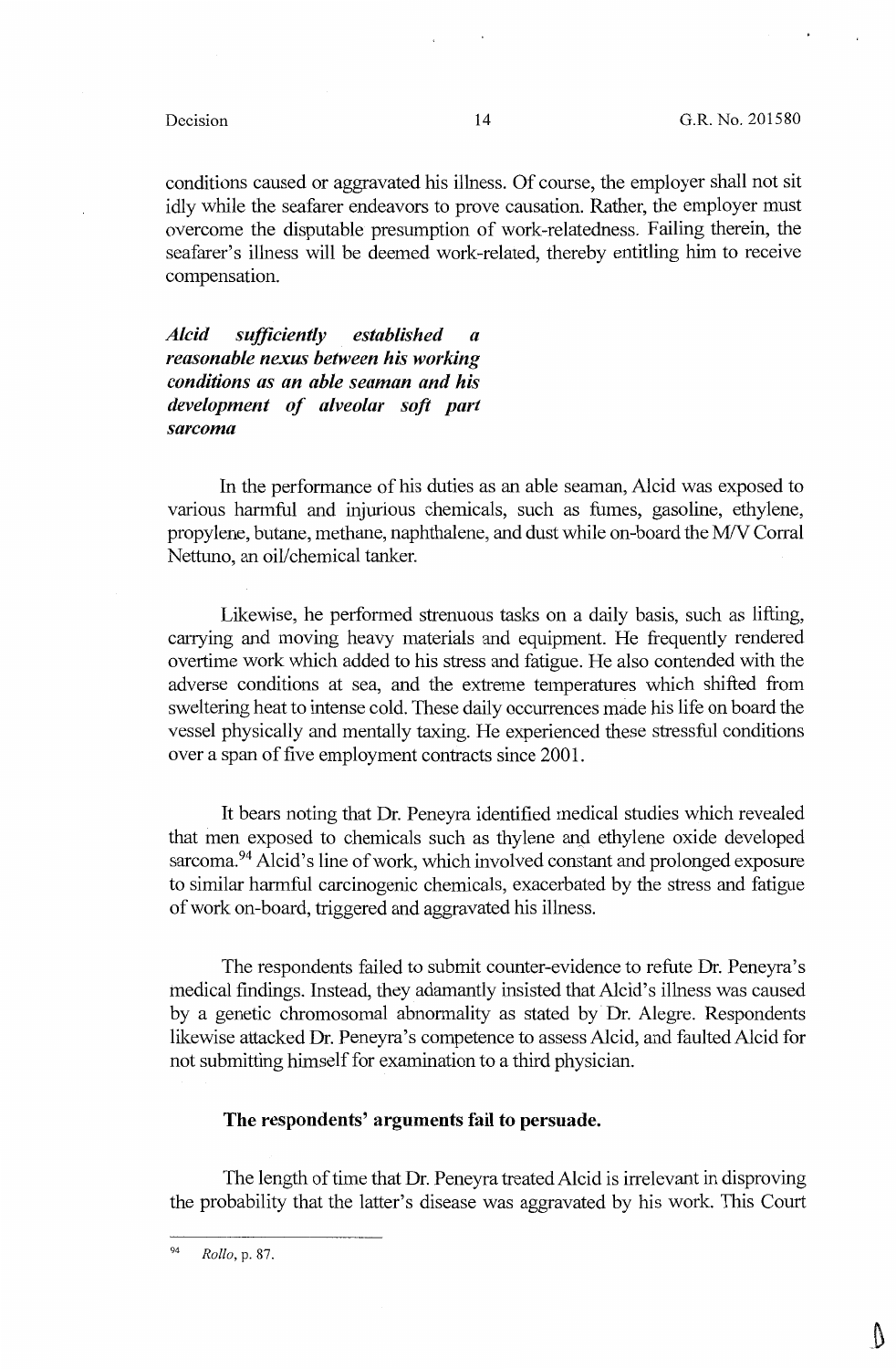N

notes that Dr. Alegre and Dr. Peneyra rendered a similar diagnosis – both confirmed that Alcid was afflicted with alveolar soft part sarcoma. The only disparity in their assessments is the causal relation of the illness and Alcid's working conditions. On the one hand, Dr. Alegre immediately dismissed the possibility of work connection, tersely concluding, sans any substantiation, that the disease is caused by a genetic chromosomal abnormality. On the other hand, Dr. Peneyra filled in this gap, by elaborating that even though the illness may have been caused by a chromosomal abnormality, there have been medical findings which showed a correlation between exposure to harmful chemicals and the development of sarcoma, thereby proving that Alcid's work conditions aggravated his illness.

Suffice to say, in *Licayan* v. *Seacrest Maritime Management, Inc., et al., <sup>95</sup> the employer failed to dispute the presumption of work-relatedness and simply relied on the company-designated physician's outright disavowal of workconnection, which was unsupported by any substantial basis.* Similar to the instant case, the medical report *"was too sweeping and inadequate to support a conclusion."96 Likewise, Dr. Alegre failed to consider the varied factors to which the seafarer was exposed to while on board the vessel.* <sup>97</sup>*In contrast, Dr. Peneyra's report was more comprehensive and holistic, as she considered Alcid's genetic predisposition, working conditions on-board the vessel, and related these to established medical studies.* 

Next, respondents may not fault Alcid for failing to obtain the opinion of a third doctor.

This Court clarified in *Leonis Navigation Co. Inc., et al.* v. *Obrero, et al.,98*  that the provision requiring referral to a third physician does not apply to disputes pertaining to the work-relatedness of the disease:

As a final point, we deem it necessary to distinguish the present case from *Philippine Hammonia Ship Agency, Inc.* v. *Dumadag* in order to avoid confusion in the application of the POEA-SEC. In that case, we held that under Section 20(8)(3) of the POEA-SEC, referral to a third physician in case of contrasting medical opinions (between the company-designated physician and the seafarer-appointed physician) is a mandatory procedure that must be expressly requested by the seafarer: As a consequence of the provision, the company can insist on its disability rating even against a contrary opinion by another physician, unless the seafarer signifies his intent to submit the disputed assessment to a third physician. **We clarify, however, that Section 20(B)(3) refers only to the declaration of fitness to work or the degree of disability.** *It does not cover the determination of whether the disability is work-related.* 

<sup>&</sup>lt;sup>95</sup> 773 Phil. 648 (2015).<br><sup>96</sup> Id. at 660.

 $\frac{97}{98}$  Id.<br>
98 794 Phil. 481 (2016).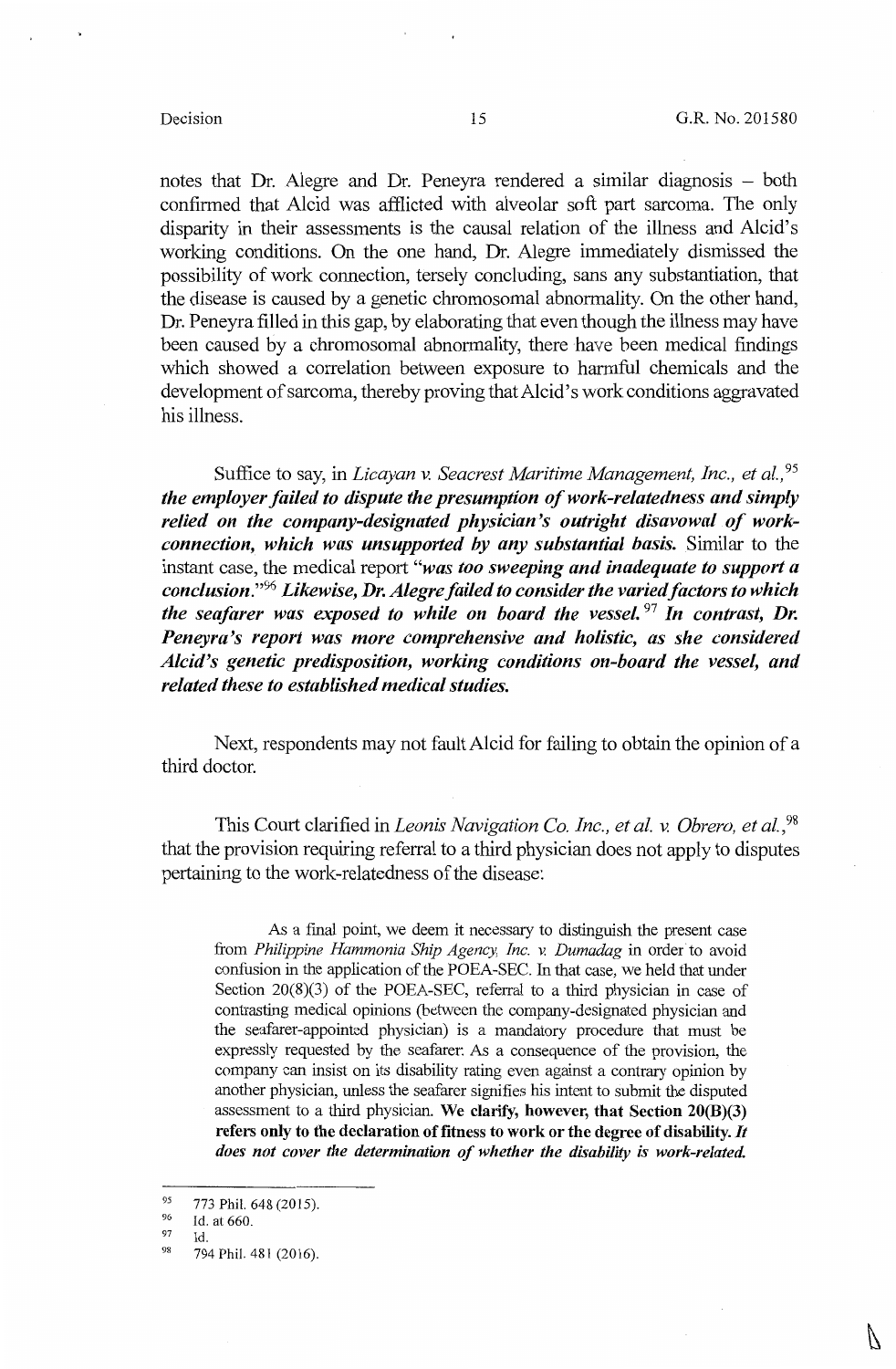There is nothing in the POEA-SEC which mandates that the opinion of the company-designated physician regarding work-relation should prevail or that the determination of such relation be submitted to a third physician.

It bears emphasis that, in the present case, it is not disputed that Obrero's illness is permanent in nature. **The only issue here is work-relatedness. The non-referral to a third physician is therefore inconsequential.**  $\mathbf{x} \times \mathbf{x}^{99}$ (Emphasis supplied)

Besides, even if respondents insist on the opinion of a third physician, fault does not lie on Alcid. The records reveal that he actually expressed his willingness to have his condition referred to a third physician. However, the respondents failed to act on his request.  $100$  As ruled in *Bahia Shipping Services, Inc. v.* As ruled in *Bahia Shipping Services, Inc. v. Constantino;* <sup>101</sup>*Formerly INC Shipmanagement Incorporated v. Rosales;* <sup>102</sup>*and Aldrine B. Ilustricimo v. NYK-FIL Ship Mgm* 't., *Inc./lnt 'l. Cruise Services, Ltd.:* <sup>103</sup>

 $x \times x$  [W]hen the seafarer challenges the company doctor's assessment through the assessment made by his own doctor, the seafarer shall so signify and the company thereafter carries the burden of activating the third doctor provision.''  $\overline{\mathbf{x}\mathbf{x}}\mathbf{x}^{104}$ 

xxxx

The POEA-SEC does not require a specific period within which the parties may seek the opinion of a third doctor, and they may do so even during the mandatory conference before the labor tribunals. Accordingly, upon being notified of [the seafarer's] intent to dispute the company doctors' findings, whether prior or during the mandatory conference, the burden to refer the case to a third doctor has shifted to the [employers]. This, they failed to do so, and [the seafarer] cannot be faulted for the non-referral. Consequently, the companydesignated doctors' assessment is not binding.<sup>105</sup>

Undoubtedly, it does not demand a stretch of the imagination to reasonably presume that the conditions Alcid were exposed to during the fulfillment of his duties as an able seaman aboard the M/V Corral Nettuno contributed to the development or aggravation of his illness. Accordingly, he is entitled to full disability benefits under Section 20(B)(6) of the POEA-SEC, amounting to US\$60,000.00.

- 
- 
- 

<sup>99</sup> Id. at 494-495.<br>
100 Rollo, pp. 32-33.<br>
101 738 Phil. 564 (2014).<br>
102 744 Phil. 774 (2014).<br>
103 Supra note 86.<br>
104 Id.<br>
105 Id.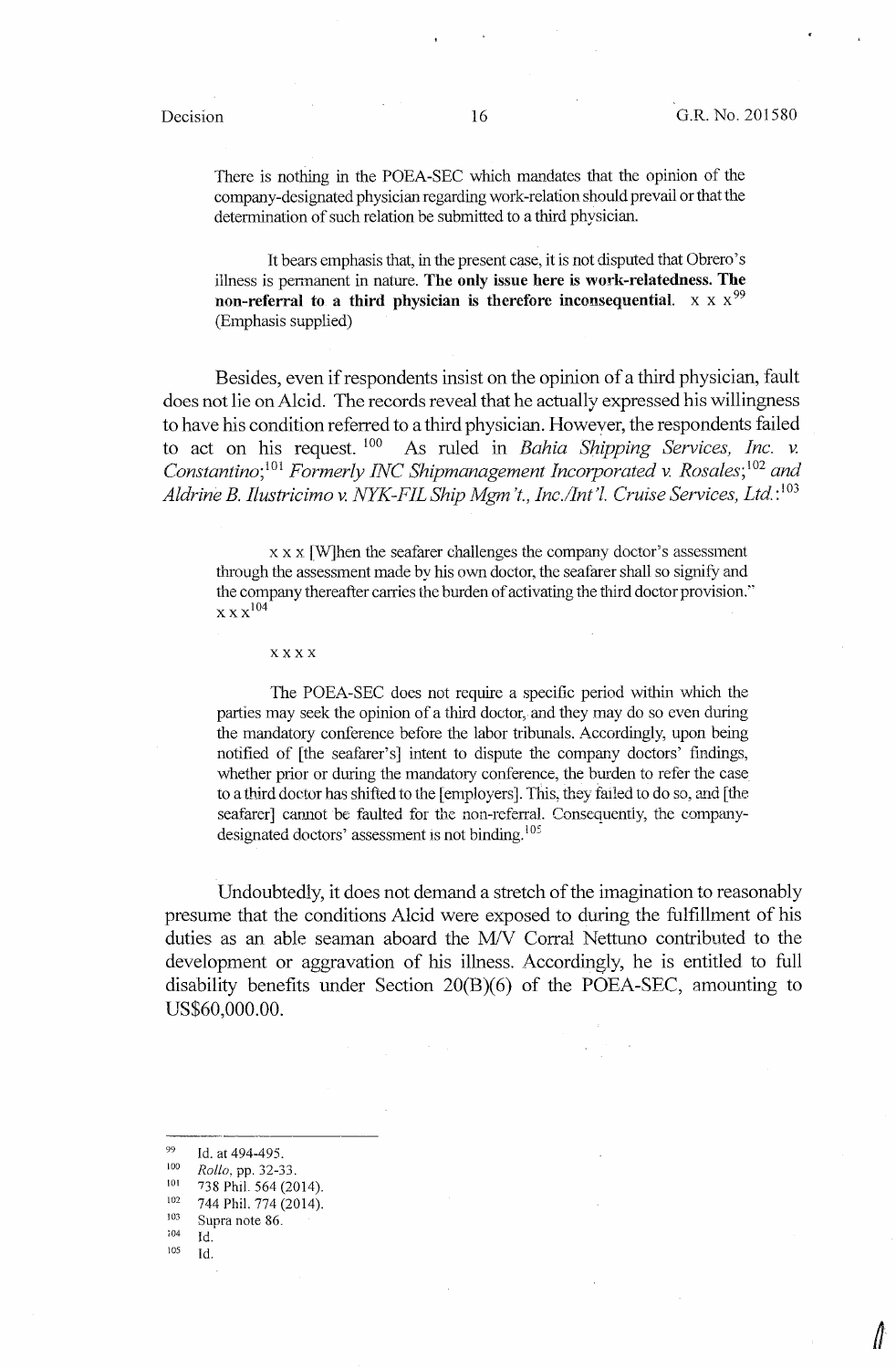### Decision 17

# *Alcid is not entitled to the disability benefit under the CBA*

Although Alcid's illness is work-related, he is not entitled to the full disability benefit of US\$89,100.00 under his CBA with the respondents.

Article 26.1 of the CBA states:

Article 26.1. If the seafarer suffers permanent disability while in service on board the ship, or while traveling to or from the ship, as a result of an accident, regardless of fault, but excluding injuries and consequent disability caused by his willful act, and provided that his ability to work as a seafarer is consequently reduced, he shall be entitled to compensation in addition to his sick pay according to the provisions hereof.<sup>106</sup>

It is clear from the foregoing provision that the disability benefit may only be awarded if the seafarer suffers a permanent disability as a result of an accident.

The NCMB misinterpreted the provision when it opined that the qualifying phrase *"as a result of an accident'* applies only to the preceding phrase *"or while traveling to or from the ship."* It erroneously concluded that as long as the seafarer suffers a permanent disability, he may claim compensation under the CBA even if the disability was not caused by an accident.<sup>107</sup>

This Court agrees with the CA's interpretation of Article 26.1. To be clear, said provision pertains to two possible scenarios, namely: (i) the seafarer suffers a permanent disability *while in service on board the ship* as a result of an accident; or (ii) the seafarer suffers a permanent disability *while traveling to or from the ship*  as a result of an accident. Certainly, the use of a comma between the scenarios implies a disassociation or independence. Thus, the qualifier *"as a result of an accident'* applies to both scenarios, not solely to its preceding phrase.

Accordingly, the evident intention of the parties is to provide compensation only in case of an accident during the seafarer's employment. Considering that Alcid's permanent disability was caused by an illness, not an accident, he is not entitled to compensation under the CBA.

*Alcid is entitled to a sickness allowance and the reimbursement of his medical* 

<sup>&</sup>lt;sup>106</sup> *Rollo*, p. 62.<br><sup>107</sup> Id. at 199-200.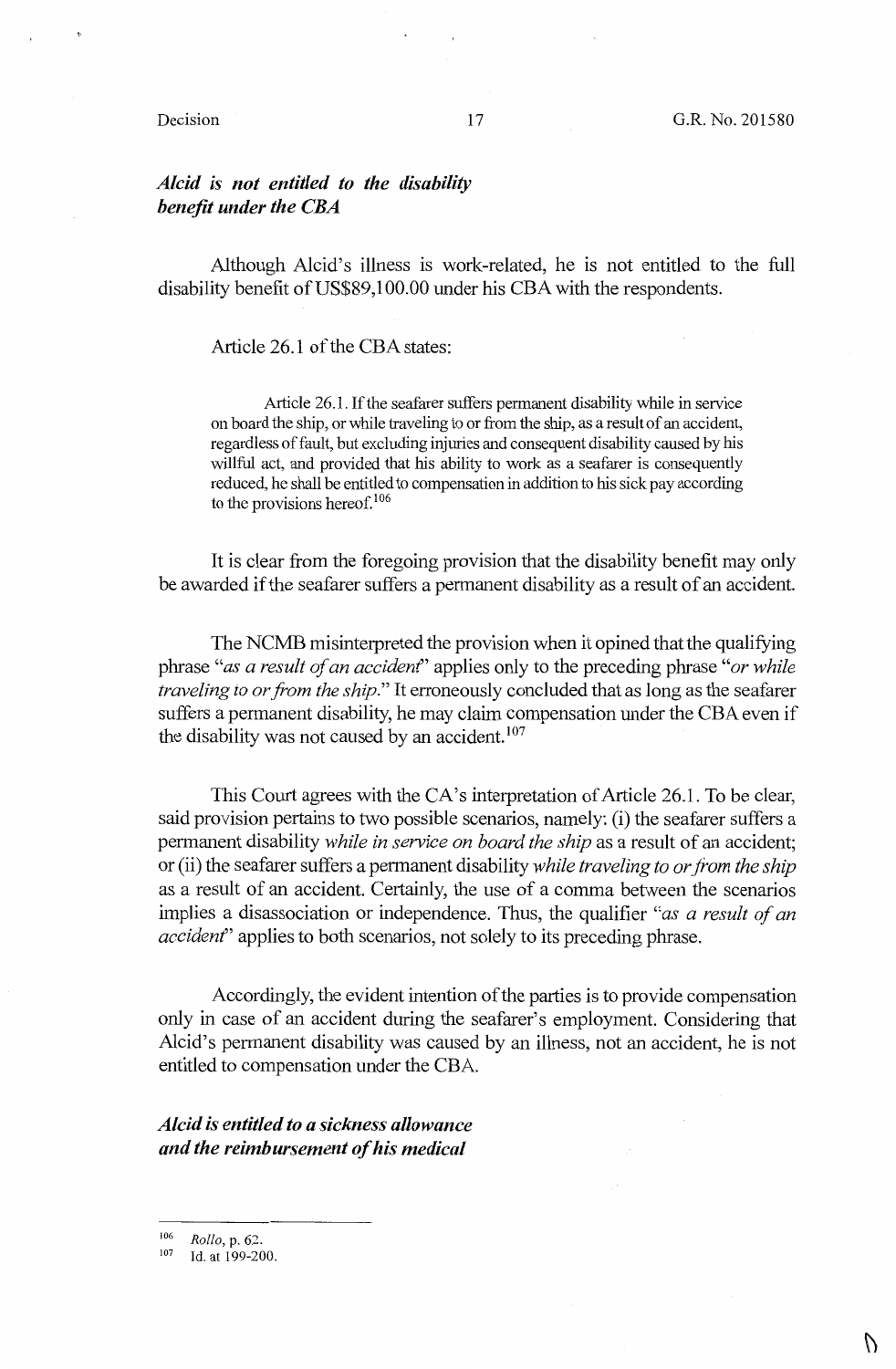# *expenses, subject to a proper recomputation*

To reiterate, Section 20(B) of the 2000 POEA-SEC requires the employer to shoulder the seafarer's medical treatment after repatriation, 108 and to pay sickness allowance,  $109$  and disability benefit.  $110$ 

In *The Late Alberto* B. *Javier, et al.* v. *Philippine Transmarine Carriers, Inc.,*  et al.,<sup>111</sup> the Court explained the rationale behind each benefit and stressed that they constitute separate and distinct liabilities:

In reading these provisions, the Court observes the evident intent of the POEA-SEC to **treat these liabilities of the employer separately and distinctly from one another by treating the different items of liability under separate paragraphs.** These individual paragraphs, in turn, show the bases of each liability that are unique from the others. This formulation is in keeping with the POEA's mandate under Executive Order No. 247 to 'secure the best terms and conditions of employment of Filipino contract workers and ensure compliance therewith' and to 'promote and protect the well-being of Filipino workers overseas.'

Accordingly, Section 20-B (2), paragraph 2, of the POEA-SEC imposes on the employer the liability to provide, at its cost, for the medical treatment of the repatriated seafarer for the illness or injury that he suffered on board the vessel until the seafarer is declared fit to work or the degree of his disability is finally determined by the company-designated physician. This liability for medical expenses is conditioned upon the seafarer's compliance with his own obligation to report to the company-designated physician within three (3) days from his arrival in the country for diagnosis and treatment. The medical treatment is aimed at the speedy recovery of the seafarer and the restoration of his previous healthy working condition.

Since the seafarer is repatriated to the country to undergo treatment, his inability to perform his sea duties would normally result in depriving him of compensation income. To address this contingency, Section 20-B (3), paragraph 1, of the POEA-SEC imposes on the employer the obligation to provide the seafarer with sickness allowance that is equivalent to his basic wage until the seafarer is declared fit to work or the degree of his permanent disability is determined by the company-designated physician. The period for the declaration should be made within the period of 120 days or 240 days, as the case may be.

Once a finding of permanent (total or partial) disability is made either within the 120-day period or the 240-day period, Section 20-B (6) of the POEA-SEC requires the employer to pay the seafarer disability benefits for his permanent total or partial disability caused by the work-related illness or injury. fa practical terms, a finding of pennanent disability means a permanent reduction

<sup>108</sup> POEA-SEC, Section 20(B)(2).<br>
<sup>109</sup> Id., Section 20(B)(3).<br>
<sup>110</sup> Id., Section 20(B)(6).<br>
<sup>111</sup> Supra note 74.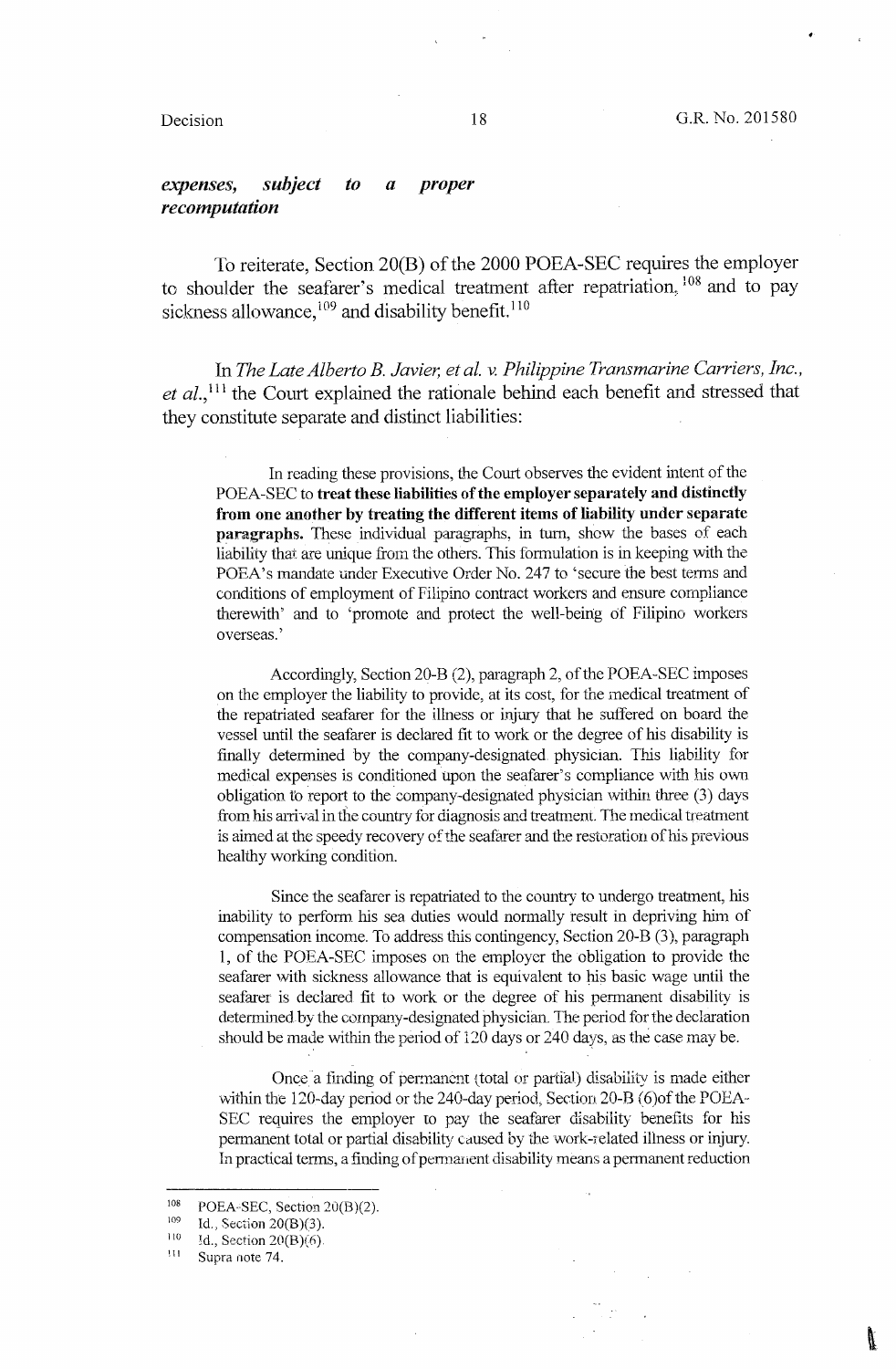of the earning power of a seafarer to perform future sea or on board duties; permanent disability benefits look to the future as a means to alleviate the seafarer's financial condition based on the level of injury or illness he incurred or contracted.

**The separate treatment of, and the distinct considerations** in, **these three kinds of liabilities under the POEA-SEC can only mean that the POEA-SEC intended to make the employer liable for each of these three kinds of liabilities. In other words, employers must: (1) pay the seafarer sickness allowance equivalent to his basic wage in addition to the medical treatment that they must provide the seafarer with at their cost; and (2) compensate the seafarer for his permanent total or partial disability as fmally determined by the company-designated physician. Significantly, too, while Section 20 of the POEA-SEC did not expressly state that the employer's liabilities are cumulative** in **nature** - **so as to hold the employer liable for the sickness allowance, medical expenses and disability benefits it does not also state that the compensation and benefits are alternative or that the grant of one bars the grant of the others.<sup>112</sup>**(Emphasis supplied and citations omitted)

Consequently, in addition to a full disability benefit of US\$60,000.00 under Section 20(B)(6) of the POEA-SEC, Alcid is likewise entitled to a sickness allowance US\$2,252.00, which represents his basic salary of US\$563.00 multiplied by four months (or 120 days), pursuant to Section  $20(B)(3)$  of the POEA-SEC.

However, this Court takes note of the respondents' statement in their Comment that they have paid a sickness allowance of US\$1,388.73, as evidenced by their Check Disbursement Vouchers. 113 Petitioners did not refute this. On this score, said amount shall be deducted from the sickness allowance of US\$2,252.00, and respondents shall only be held liable for the balance of US\$863.27.<sup>114</sup>

Anent the liability for reimbursement of medical expenses, Section 20(8)(2) of the POEA-SEC obliges the employer to cover the seafarer's medical expenses until the latter is declared fit to work or the degree of his permanent disability is determined by the company-designated physician.

Likewise, under the C8A, the respondents' obligation for medical care shall only last for 130 days reckoned from the first day of the seafarer's hospitalization, *viz.:* 

23.4. If the seafarer is unfit as a result of sickness or injury and is repatriated to his place of engagement he shall be entitled to medical attention (including hospitalization) at the Owner's expense.

Ŋ

 $\frac{112}{113}$  Id. at 386-388.

<sup>113</sup> *Rollo,* p. 337.

Id. at 338-339.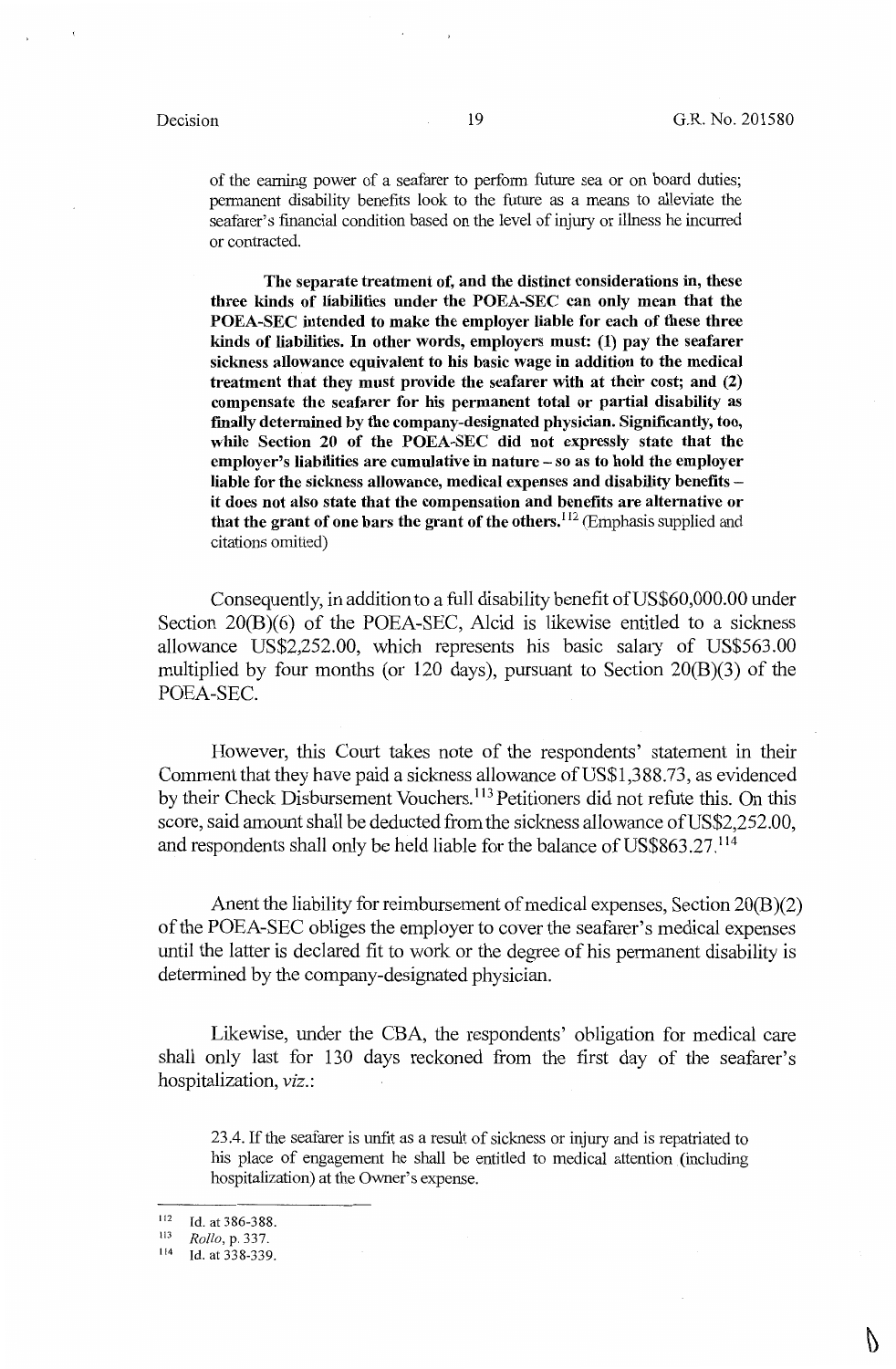23.4.1. in the case of sickness, for up to 130 days after initial hospitalization, subject to the submission to the Owner of satisfactory medical certificates. 115

It is clear from the foregoing provisions that Section 20(B)(2) of the POEA-SEC, as well as Sections 23.4 and 23.4.1 of the CBA provide a specific period wherein the employer shoulders the costs of the seafarer's medical treatment. Both sections speak of medical treatment after the seafarer's repatriation.

Based on the records, Alcid was repatriated and was confined at St. Luke's hospital on April 14, 2009.<sup>116</sup> Meanwhile, Dr. Alegre issued his Medical Report denying any work-connection between Alcid's employment and his illness on April 27, 2009. The respondents continued to shoulder Alcid's medical treatments until May 11, 2009.<sup>117</sup>

Based on the POEA-SEC, the respondents' obligation to shoulder Alcid's medical expenses ended on April 27, 2009, when Dr. Alegre issued his report. However, the CBA effectively extended this period to "130 days after initial hospitalization."<sup>118</sup>

Respondents claim that they provided medical. care and treatment from January 11, 2009 until May 11, 2009, and thus, complied beyond what was mandated by the POEA-SEC and the CBA.<sup>119</sup> However, it bears stressing that the reckoning point shall not be January 11, 2009, which is when Alcid received medical treatment at a foreign port. Rather, it is clear from Section 23 .4 that the provision regarding "medical attention at the Owner's expense" pertains to those incurred after repatriation.<sup>120</sup>

Accordingly, the reckoning point shall be on April 14, 2009, when Alcid was admitted at St. Lukes hospital.<sup>121</sup> By the respondents' own admission, they shouldered the medical costs only until May 11, 2009, which is less than the mandated 130 days.

Nevertheless, Alcid may not claim reimbursement for the medical expenses he incurred from June 1, 2009 until September 22, 2009.<sup>122</sup> Again, under the CBA, respondents may.only be held liable for those expenses incurred 130 days after

- $\frac{115}{116}$  Id. at 61.
- $\frac{116}{117}$  Id. at 75.
- $117$  Id. at 340.
- $\frac{118}{119}$  Id. at 61.
- $119$  Id. at 340.
- $120$  Id. at 61.
- $121$  Id. at 75.<br> $122$  Id. at 90.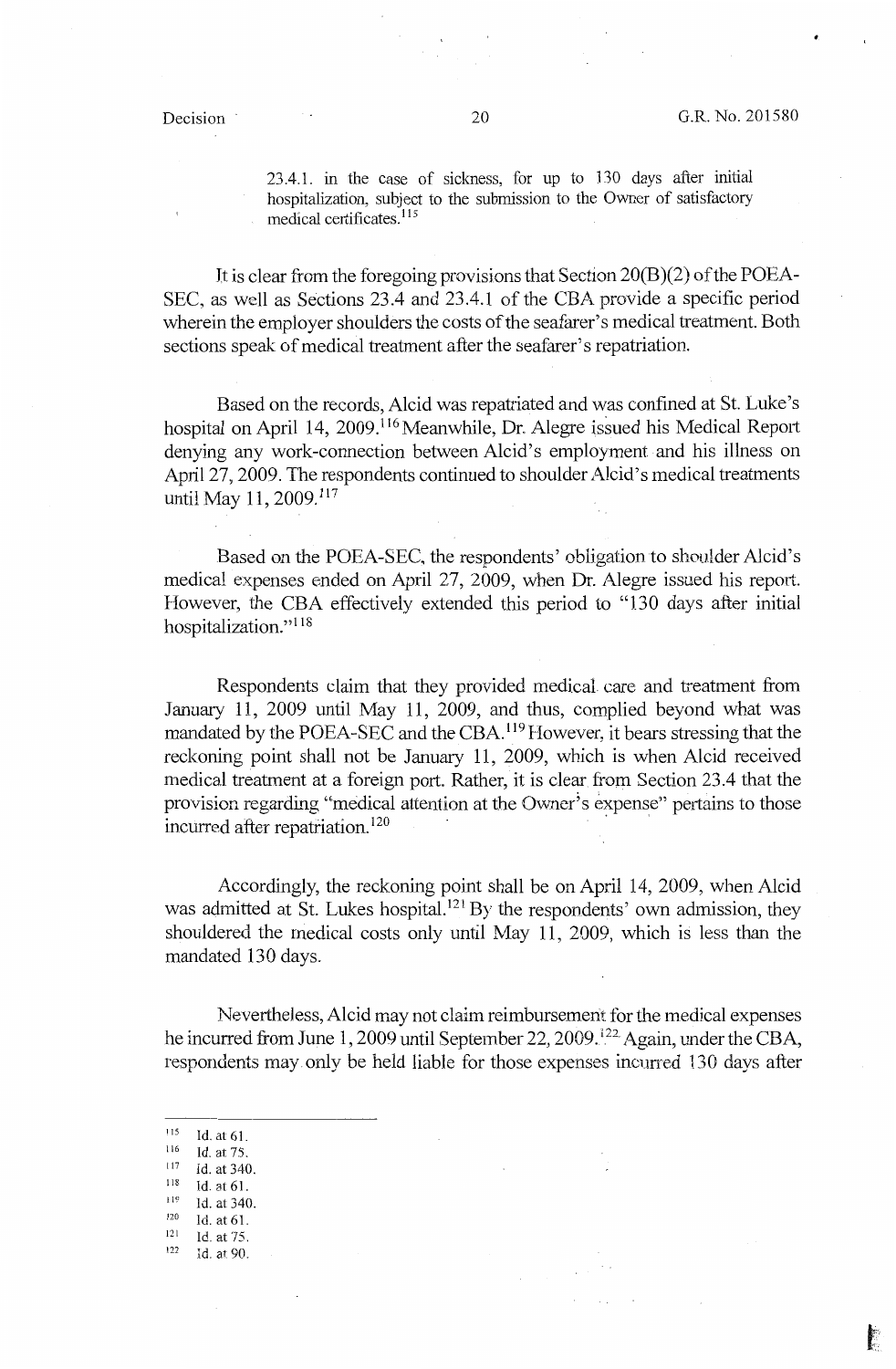April 14, 2009, or only until August 22, 2009. Based on the list of expenses<sup>123</sup> Alcid submitted, this only amounted to around  $\overline{P}48,255.57$ . Thus, the amount of **P255,733.87 awarded by the NCMB as reimbursement for medical expenses**  is **utterly baseless and clearly excessive. The NCMB** is **thus ordered to recompute the amount due as reimbursement, in accordance with this Court's disposition and subject to the presentation of official receipts.** 

Finally, an award of attorney's fees equivalent to 10% of the total monetary award is warranted considering that Alcid was compelled to litigate to satisfy his claim for disability benefits. <sup>124</sup>

All told, the seafarers are the country's unsung heroes who brave the perils of the sea, endure desolation away from their families, and exert arduous labor. At times, these conditions take a toll on their health. The payment of the proper amount of compensation serves as a recompense for their sacrifices. Nonetheless, this does not justify an indiscriminate grant of awards, over and above what the POEA-SEC and/or the CBA mandate. At the end of the day, the POEA-SEC not only protects the seafarer by awarding fair compensation, but the employer as well, by setting a cap on his/her liabilities.

**WHEREFORE,** the petition is **GRANTED.** The September 22, 2011 Decision and April 19, 2012 Resolution of the Court of Appeals in CA-G.R. SP No. 116751 are **REVERSED and SET ASIDE.** 

Petitioners who are heirs of Alcid C. Balbarino are entitled to the following monetary awards: (i) US\$60,000.00 as permanent disability; (ii) US\$863.27 as sickness allowance; (iii) reimbursement of medical expenses (after proper computation); and (iv) attorney's fees equivalent to ten percent of the total monetary award. The amounts quoted in US Dollars shall be paid in their equivalent Philippine currency at the time of payment.

The total amount due shall earn a legal interest of six percent (6%) *per annum* from the finality of this Decision until full satisfaction.<sup>125</sup>

The case is remanded to the National Conciliation and Mediation Board for a re-computation of Alcid Balbarino's total monetary award in accordance with this Court's disposition, and for the return to respondents Pacific Ocean Manning, Inc. and Worldwide Crew, Inc. of the amount in excess of what they had deposited before the NCMB, if so warranted.

<sup>123</sup> Id. at 90. 124 *De Leon v. Maunlad Trans., Inc., et al.,* supra note 71 at 543; CIVIL CODE, Article 2208(2). 125 *Nacar v. Gallery Frames, et al.,* 716 Phil. 267, 281-283 (2013).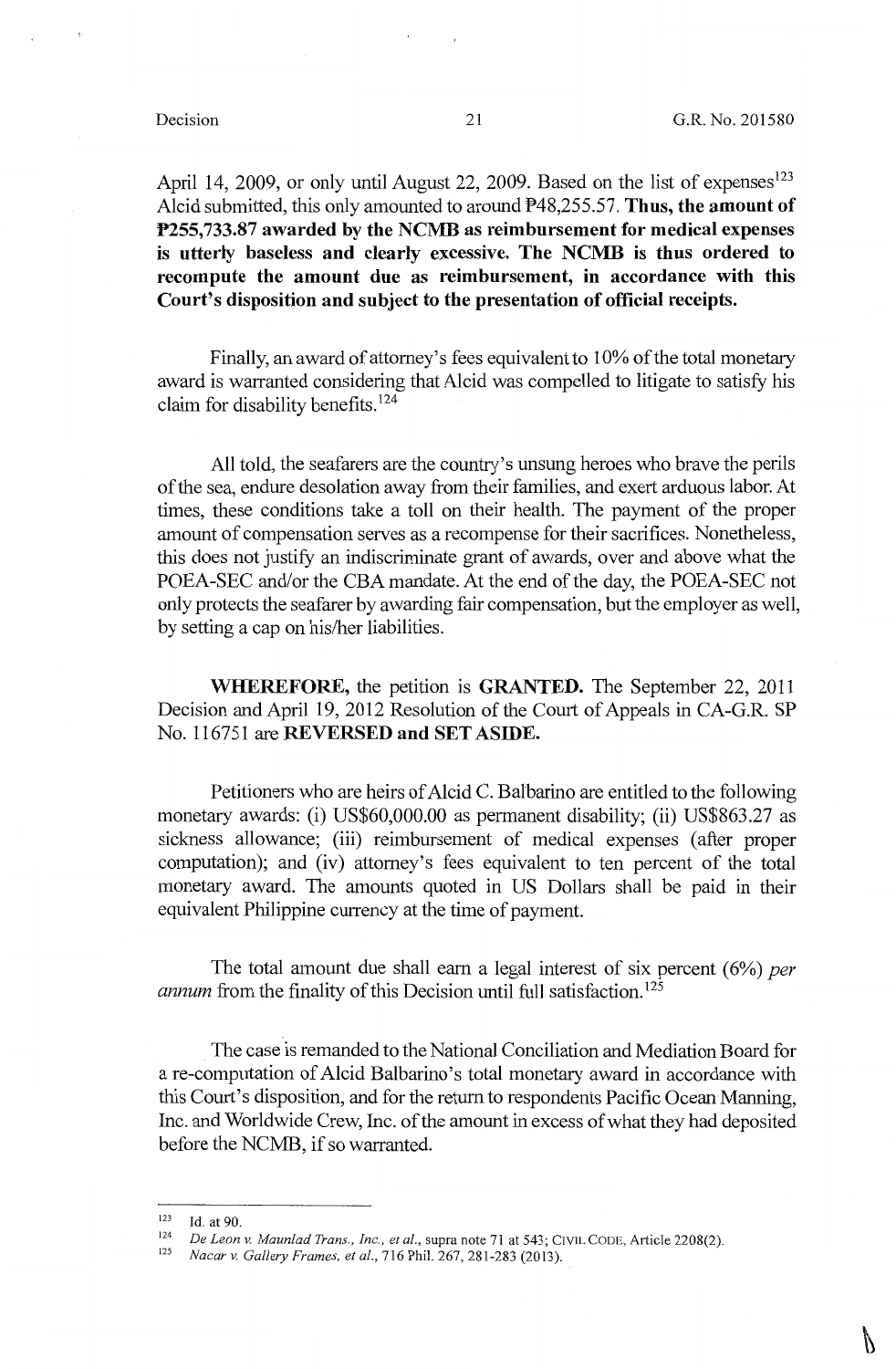Decision

 $\overline{1}$ 

**SO ORDERED.** 

 $\overbrace{\text{SAMUEL'H. GAERLAN}}$ 

Associate Justice

WE CONCUR:

**MAR** VIC M

Associate Justice Chairperson

ESMUNDO **ALEX** Associate Justice

RI D. CAI Associate Justice

On official leave **RODlL V. ZALAMEDA**  Associate Justice

# **ATTESTATION**

I attest that the conclusions in the above Decision had been reached in consultation before the case was assigned to the writer of the opinion of the Court's Division.

t MA**r⁄**ic M.V.f. LeoÑen

Associate Justice Chairperson, Third Division